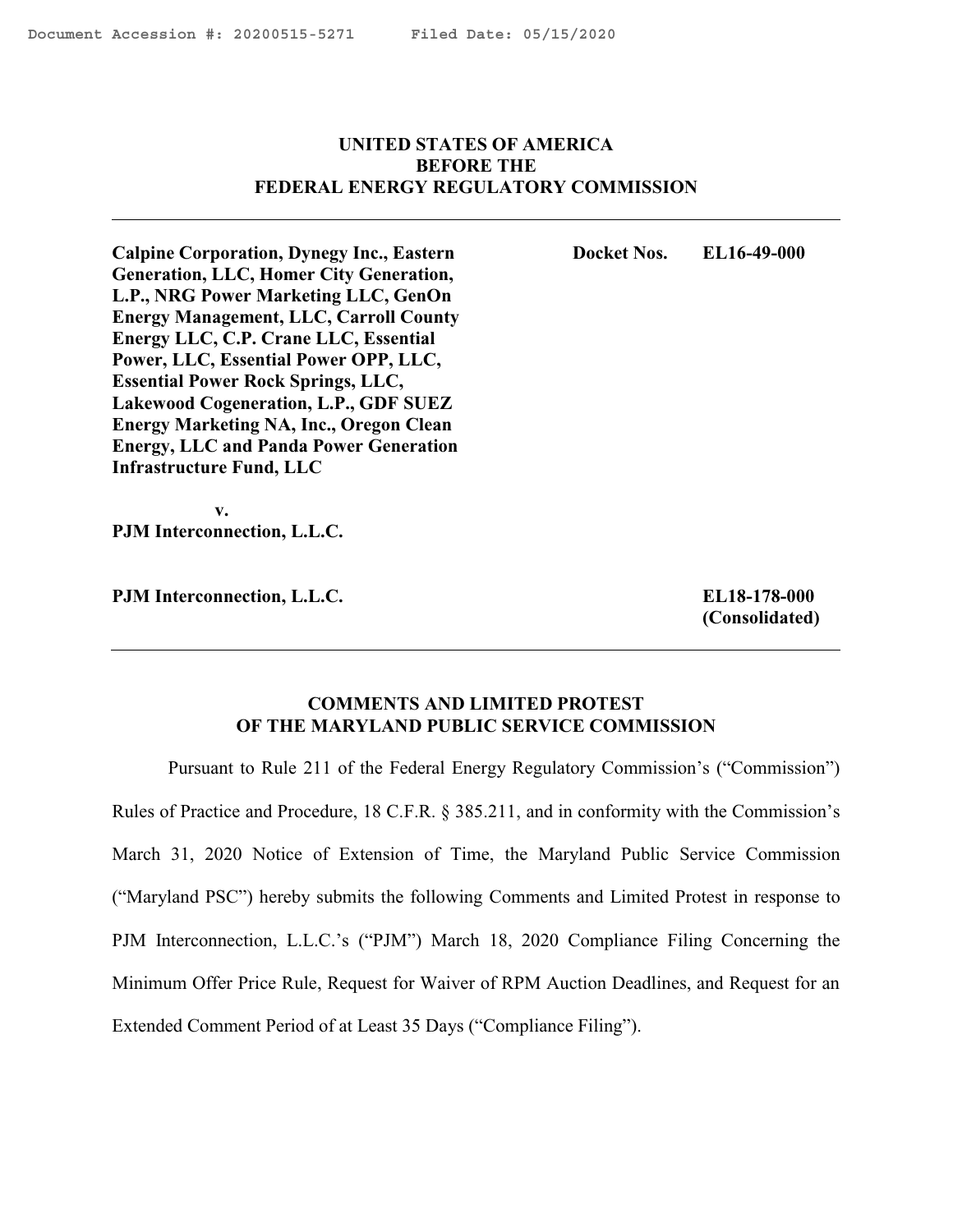# **I. BACKGROUND**:

l

On June 29, 2018, the Commission issued an order<sup>1</sup> finding that PJM's Open Access Transmission Tariff ("Tariff") is unjust and unreasonable because its Minimum Offer Price Rule ("MOPR") fails to mitigate the impact of resources receiving out-of-market support pursuant to state policies such as renewable portfolio standards ("RPS") and zero emission credits ("ZECs"). The Commission initiated a Federal Power Act ("FPA") section 206 proceeding and set the matter for a paper hearing. On December 19, 2019, the Commission issued its Order Establishing a Just and Reasonable Rate, $^2$  which required PJM to make significant changes to the design of its capacity market to address the alleged "price suppression" caused by the participation of capacity resources supported by such state policies. The December 19 Order established a replacement rate, and provided parameters for addressing state policies by extending the Minimum Offer Price Rule ("MOPR") in PJM's capacity market to cover not just the new natural gas-fired generators subject to earlier versions of the MOPR, but to virtually all resources receiving state support outside of FERC-regulated wholesale markets. Specifically, the December 19 Order directed PJM to extend application of the MOPR to all Capacity Resources receiving or entitled to receive a State Subsidy, $3$  regardless of resource type, unless

<sup>&</sup>lt;sup>1</sup> *PJM Interconnection, L.L.C.,* 163 FERC ¶ 61,236 (2018) ("June 2018 Order"). The Maryland PSC requested rehearing of the Commission's June 2018 Order after protesting PJM's FPA section 205 filing that proposed to either re-price capacity offers by certain state-sponsored generators, or alternatively expand the MOPR to include generators that receive certain state subsidies, and in response to the Commission's action (on its own motion) initiating a FPA section 206 proceeding after granting in-part and denying in-part Calpine's complaint in Docket EL16-49.

<sup>&</sup>lt;sup>2</sup> Calpine Corp. v. PJM Interconnection, L.L.C., 169 FERC ¶ 61,239 (2019) ("December 19 Order").

<sup>&</sup>lt;sup>3</sup> The Commission defined State Subsidy broadly as "a direct or indirect payment, concession, rebate, subsidy, nonbypassable consumer charge, or other financial benefit that is (1) a result of any action, mandated process, or sponsored process of a state government, a political subdivision or agency of a state, or an electric cooperative formed pursuant to state law, and that (2) is derived from or connected to the procurement of (a) electricity or electric generation capacity sold at wholesale in interstate commerce, or (b) an attribute of the generation process for electricity or electric generation capacity sold at wholesale in interstate commerce, or (3) will support the construction, development, or operation of a new or existing capacity resource, or (4) could have the effect of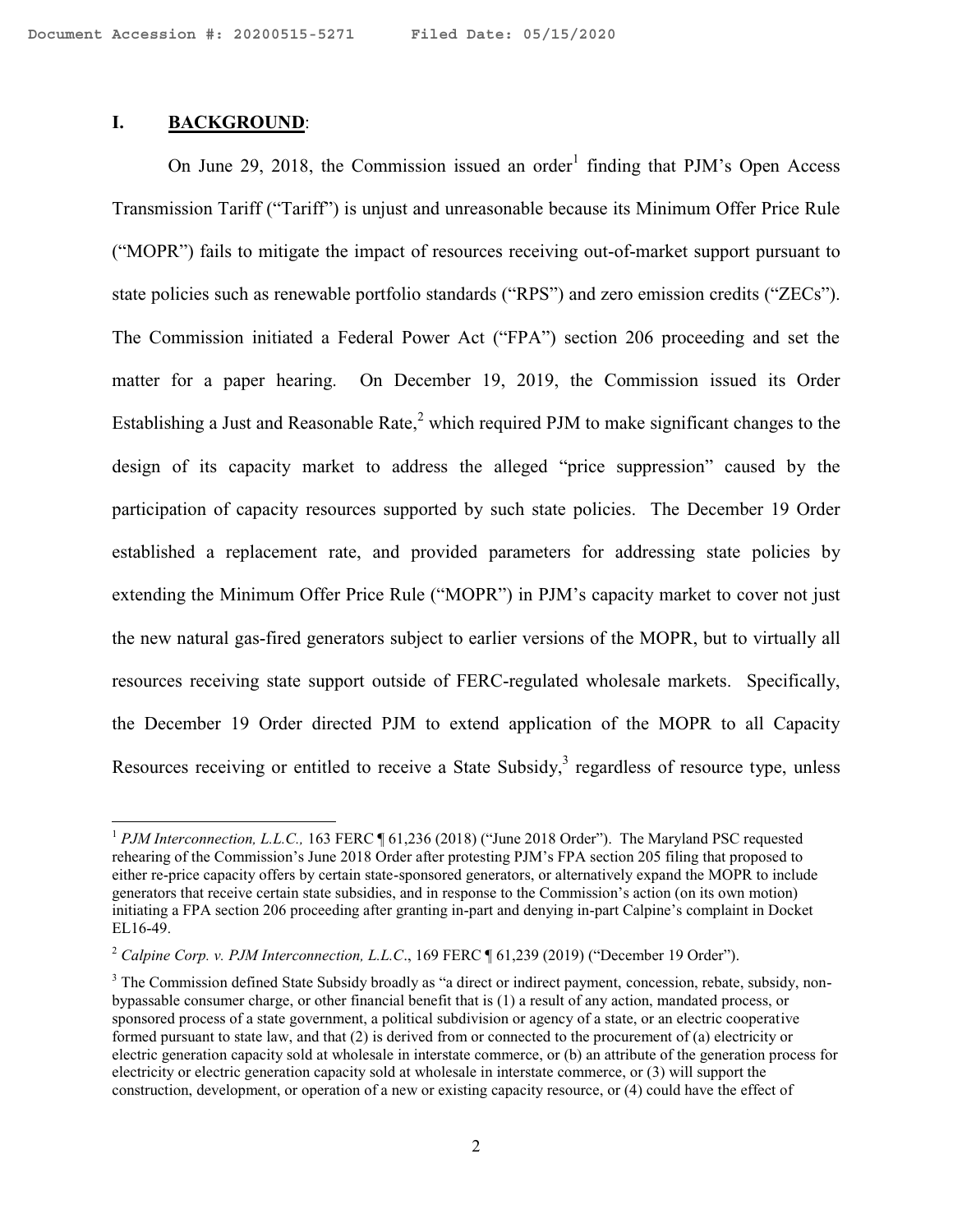such resources qualify for one of the exemptions set forth in the December 19 Order. For example, the MOPR will be applied to new renewable resources participating in state RPS programs, and new demand response, energy efficiency, and storage resources receiving state support, absent an applicable exemption.

On January 21, 2020, numerous parties, including the Maryland PSC, requested rehearing of the Commission's December 19 Order. The Maryland PSC asserted that the Order: (1) interferes unlawfully with the states' exclusive jurisdiction over generation and resource portfolio decisions, impeding or foreclosing the lawful right of each state to shape its generation mix pursuant to the FPA; (2) unlawfully and without justification asserts Commission authority over renewable energy credits ("RECs"), despite the Commission's previous finding that it did not possess jurisdiction over credits unbundled from wholesale energy; (3) improperly denies any safe harbor for accommodating state public policy programs by arbitrarily eliminating the Commission's previously endorsed resource-specific Fixed Resource Requirement ("FRR") Alternative option and rejecting without explanation the competitive carve out approach proposed by the Maryland PSC; and (4) improperly frustrates state policies to recognize externalities and value generation environmental attributes.

Prior to preparing its Compliance Filing, PJM held nine stakeholder meetings to discuss the contents of the filing, including four special meetings of PJM's Markets Implementation Committee. PJM also reached out to state public utility commissions and the Organization of PJM States ("OPSI") to discuss the ramifications of the December 19 Order and the contents of the Compliance Filing. The Maryland PSC would like to acknowledge PJM's efforts in reaching out to stakeholders and considering their perspectives when drafting its Compliance Filing.

allowing a resource to clear in any PJM capacity auction." December 19 Order at P 9.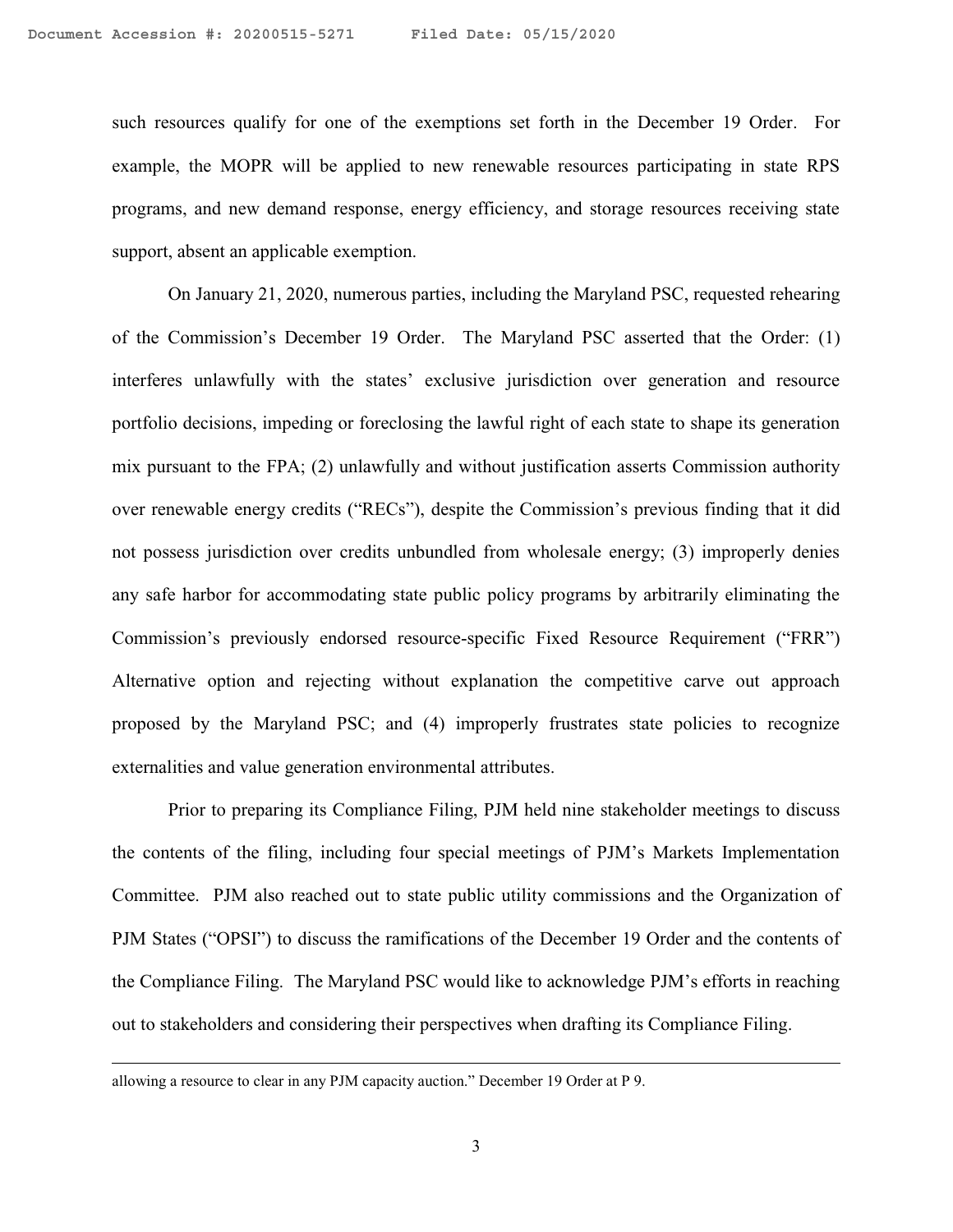On March 18, 2020, PJM submitted its Compliance Filing. PJM's filing contains proposed Tariff provisions to comply with the December 19 Order, including application of the MOPR to State-Subsidized resources; guidance on application of the term State Subsidy; the exemption of certain resources from the MOPR, including self supply, intermittent, demand response, energy efficiency, capacity storage, and competitive exemption resources; MOPR floor offer prices based on net Cost of New Entry ("CONE"); MOPR floor offer prices based on Avoidable Cost Rate ("ACR"); the Resource-Specific Exception Process; procedures to address fraud or material misrepresentation; and the Base Residual Auction implementation schedule. PJM's proposed Tariff revisions include PJM's interpretations of certain elements of the December 19 Order that were left broad, including identification of resources that would not constitute state subsidization or that would be exempt from the MOPR.

While the Maryland PSC continues to object to the substance of the December 19 Order, given the present requirement for PJM to comply with that Order, the Maryland PSC generally supports (1) PJM's proposal to exempt from the definition of State Subsidy any state-directed default service procurement that is competitively procured and does not require a specific fuel type; (2) PJM's language that expands the MOPR exemption regarding certain Renewable<sup>4</sup> Resources due to prior investment decisions, but requests this exemption also apply to specific Renewable Resources which, prior to December 19, 2019, have filed for and obtained authorization from a state public utility commission to receive a prescribed, long-term schedule of payments for the environmental attributes of a renewable energy project, pursuant to state

<sup>&</sup>lt;sup>4</sup> The Commission's December 19 Order limited the RPS Exemption to Intermittent Resources. However, in its April 16 Order on Rehearing, the Commission clarified that the resources eligible for the RPS Exemption include all existing resources that were included by an RPS standard as of the December 2019 Order. April 16 Order on Rehearing at P 279. Consistent with the Commission's determination, the Maryland PSC will utilize the term Renewable Resource in lieu of Intermittent Resource in the remainder of this document when discussing eligibility for the RPS Exemption.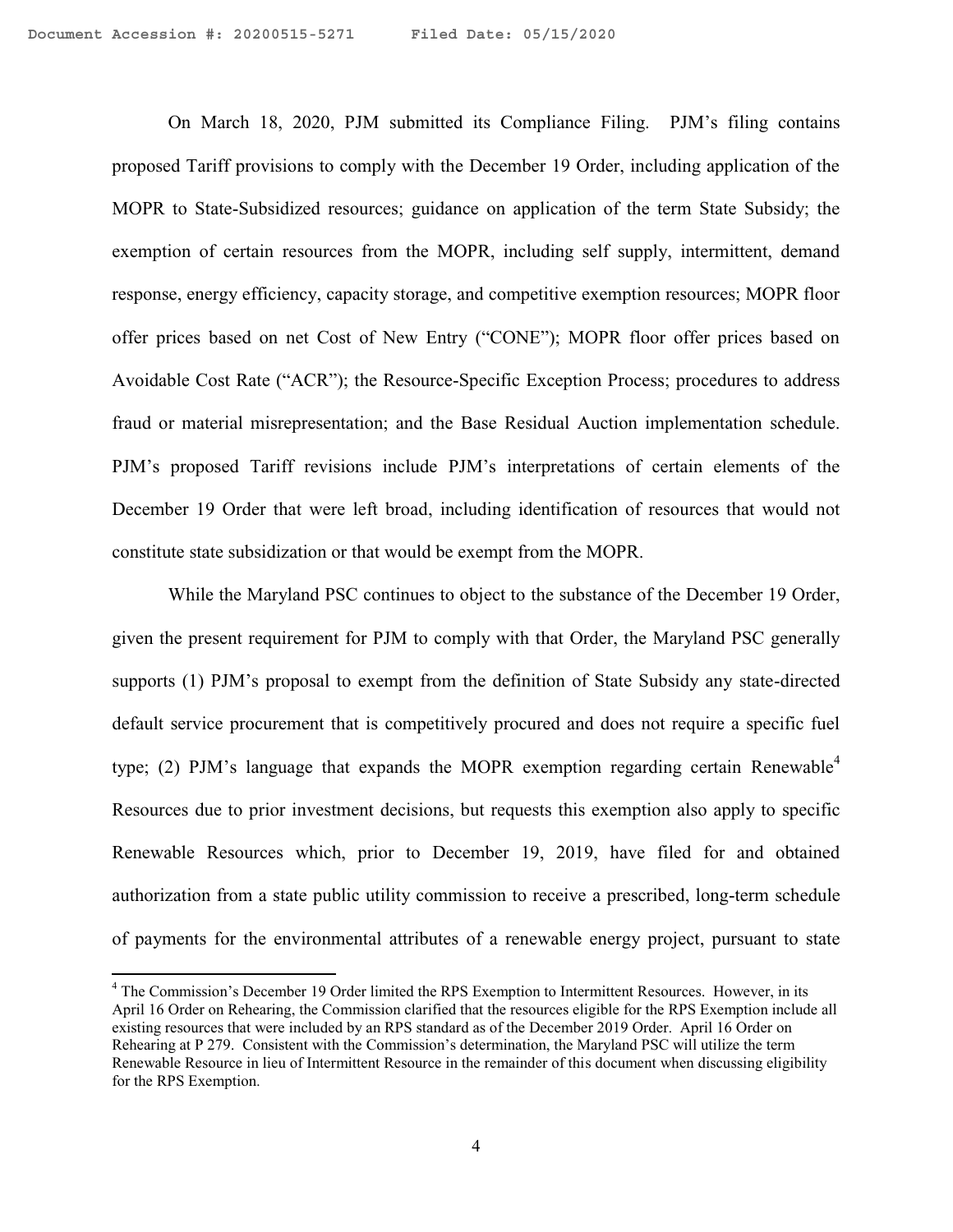legislation; (3) PJM's proposed language exempting voluntary RECs from application of the MOPR; (4) PJM's proposed language that provides additional flexibility regarding the resourcespecific exception, especially with regard to allowing Capacity Market Sellers to submit a resource-specific justification of an asset life longer than 20 years, but asks that PJM provide similar flexibility regarding other standardized financial parameters; and (5) PJM's Tariff revisions that exclude the Regional Greenhouse Gas Initiative from the definition of a State Subsidy. Finally, the Maryland PSC requests that the Commission reject PJM's proposed auction implementation schedule, and direct PJM to delay conducting any future capacity auction to no earlier than May 2021.

#### **II. COMMENTS AND LIMITED PROTEST**

## **A. State-Directed Default Service Procurement Programs**

PJM's Compliance Filing proposes to exempt from the definition of State Subsidy any state-directed default service procurement program that is competitively procured without regard to resource fuel type.<sup>5</sup> PJM explicitly lists Maryland's Standard Offer Service ("SOS") program as a default service that would be exempt from the definition. PJM notes that Maryland's SOS is "competitive," "non-discriminatory," and "resource neutral," such that the RTO "does not see any basis for finding these auctions to represent state subsidies within the definition of subsidy in the [December 19] Order."<sup>6</sup>

Maryland has conducted competitive, non-discriminatory SOS auctions for approximately 20 years. The default service was established in the year 1999 through regulatory

<sup>&</sup>lt;sup>5</sup> PJM Compliance Filing at 13.

<sup>6</sup> PJM Compliance Filing at 16-17.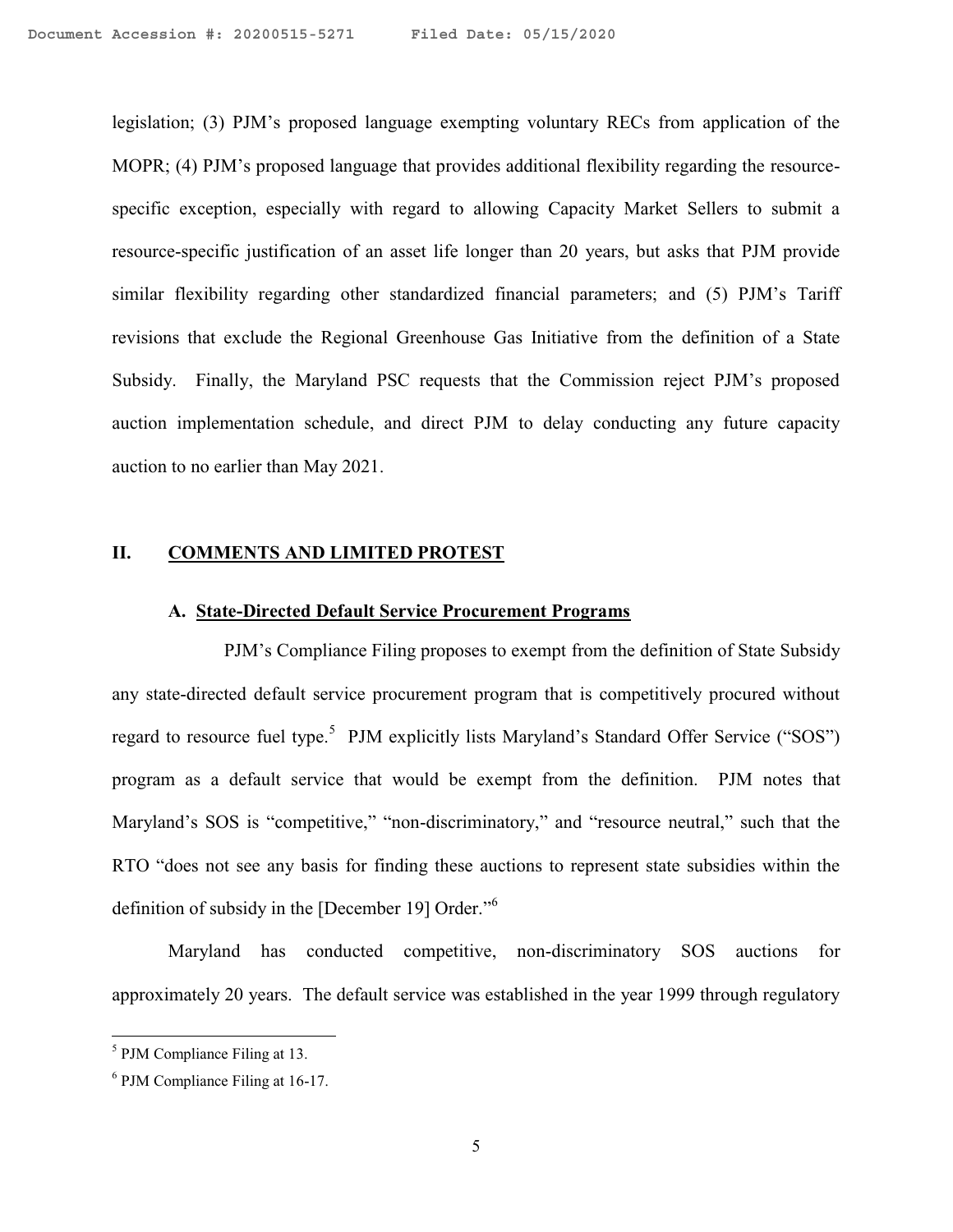proceedings following the passage of the Electric Customer Choice and Competition Act of 1999 by the Maryland General Assembly.<sup>7</sup> The Act deregulated the pricing of electric generation and opened retail markets to competitive suppliers. Despite the development of retail competition, Maryland's General Assembly recognized that default service was necessary for those customers who did not choose a retail supplier, as well as those customers for whom the retail supplier discontinued retail service. Maryland law currently mandates that SOS be available to certain customer groups as a default service. For example, Public Utilities Article ("PUA") § 7- 510(c)(4)(ii), *Annotated Code of Maryland*, requires that SOS be designed to obtain competitive prices for residential and small commercial customers in light of prevailing market conditions at the time of the procurement.

Maryland's investor-owned utilities ("IOUs")<sup>8</sup> purchase SOS electricity from wholesale suppliers according to a competitive bidding process regulated by the Maryland PSC. Residential and small commercial SOS bidding auctions are conducted twice per year, through sealed bid procurements, with contracts awarded to the lowest bidders. Large commercial bids are received quarterly on the same bases. The Maryland PSC chose this structure to enable SOS rates for residential and small commercial customers to reflect long-term changes in market price, while still providing some protection from rate volatility and ensuring a certain level of

 $\overline{a}$ 

 $7$  The Maryland PSC developed the preliminary rules for its SOS program in a series of IOU deregulation proceedings and settlements. *See* Case No. 8974*, Re Balt. Gas and Elec. Co*., 90 Md. P.S.C. 137 (1999); Case No. 8975, *Re Delmarva Power & Light Co*., 90 Md. P.S.C. 115 (1999); Case No. 8976, *Re Potomac Elec. Power Co*., 90 Md. P.S.C. 329 (1999); and Case No. 8976, *Re Potomac Elec. Co.,* 90 Md. P.S.C. 439 (1999).

<sup>&</sup>lt;sup>8</sup> Those IOUs are Baltimore Gas and Electric Company, Delmarva Power & Light Company, Potomac Electric Power Company, and Potomac Edison Company.

<sup>9</sup> The Commission described the Maryland SOS procurement process in *Allegheny Energy Supply, LLC*, 108 FERC ¶ 61,082 (2004), where the Commission examined and approved the § 205 application of Allegheny Energy Supply Company, requesting Commission authorization to make market-based rate sales to its affiliate, The Potomac Edison Company. That SOS process (as described in *Allegheny Energy Supply*) remains in place for all Maryland utilities.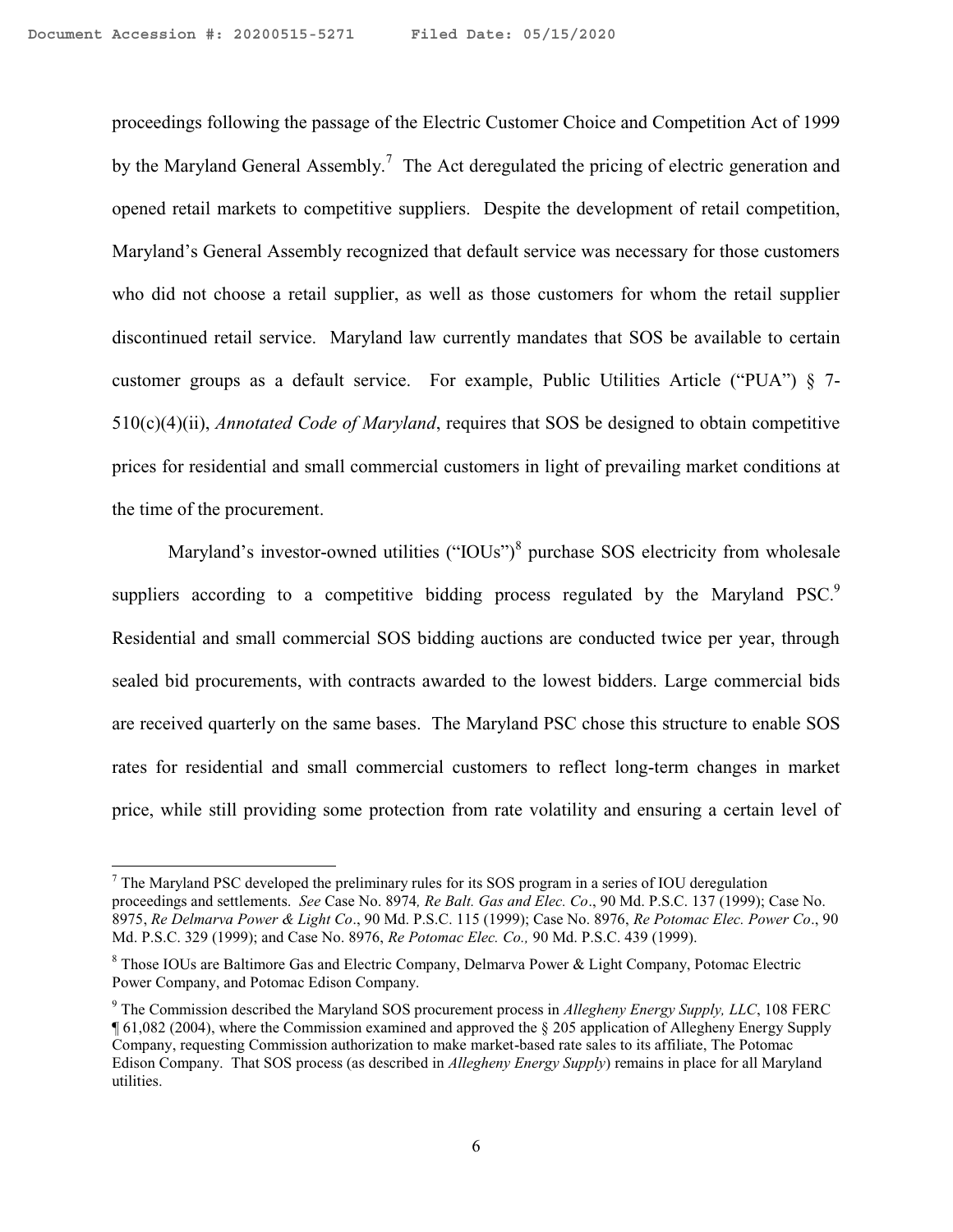gradualism in rate changes. In contrast, SOS for mid-sized non-residential customers is not intended to stabilize prices over an extended period of time, but rather to reflect market conditions on the most recent bid day. Default service for large commercial and industrial customers is an hourly-priced service based on PJM's hourly Locational Marginal Pricing.

For each SOS auction, the Maryland PSC retains a bid monitor to certify that the auction is conducted fairly according to applicable procurement regulations and the procedures provided in the request for proposals. The bid monitor also confirms that bids are competitive and reflect current market conditions, that appropriate security measures are in place for the duration of the bidding process, and that there are a sufficient number of qualified bidders to ensure a competitive outcome.

The Maryland PSC supports PJM's proposal to exempt from the definition of State Subsidy any state-directed default service procurement that is competitively procured and does not require a specific fuel type, as Maryland's SOS program does. Maryland's SOS program is competitive and non-discriminatory. The longstanding program procures default electric service from wholesale suppliers based on robust, competitive auctions that are closely monitored to ensure compliance with applicable rules and regulations. Moreover, Maryland's SOS program is resource neutral. It procures wholesale electric energy for retail customers, but does not request specific resources, and it does not conclude with a State contract with an individual generator.

In its April 16 Order on Rehearing, the Commission addressed the issue of whether state default service auctions should be considered State Subsidies that are subject to the MOPR. The Commission found that a default service auction may be subject to the MOPR "to the extent … [the auction] will support the construction, development, or operation of a capacity resource, or

7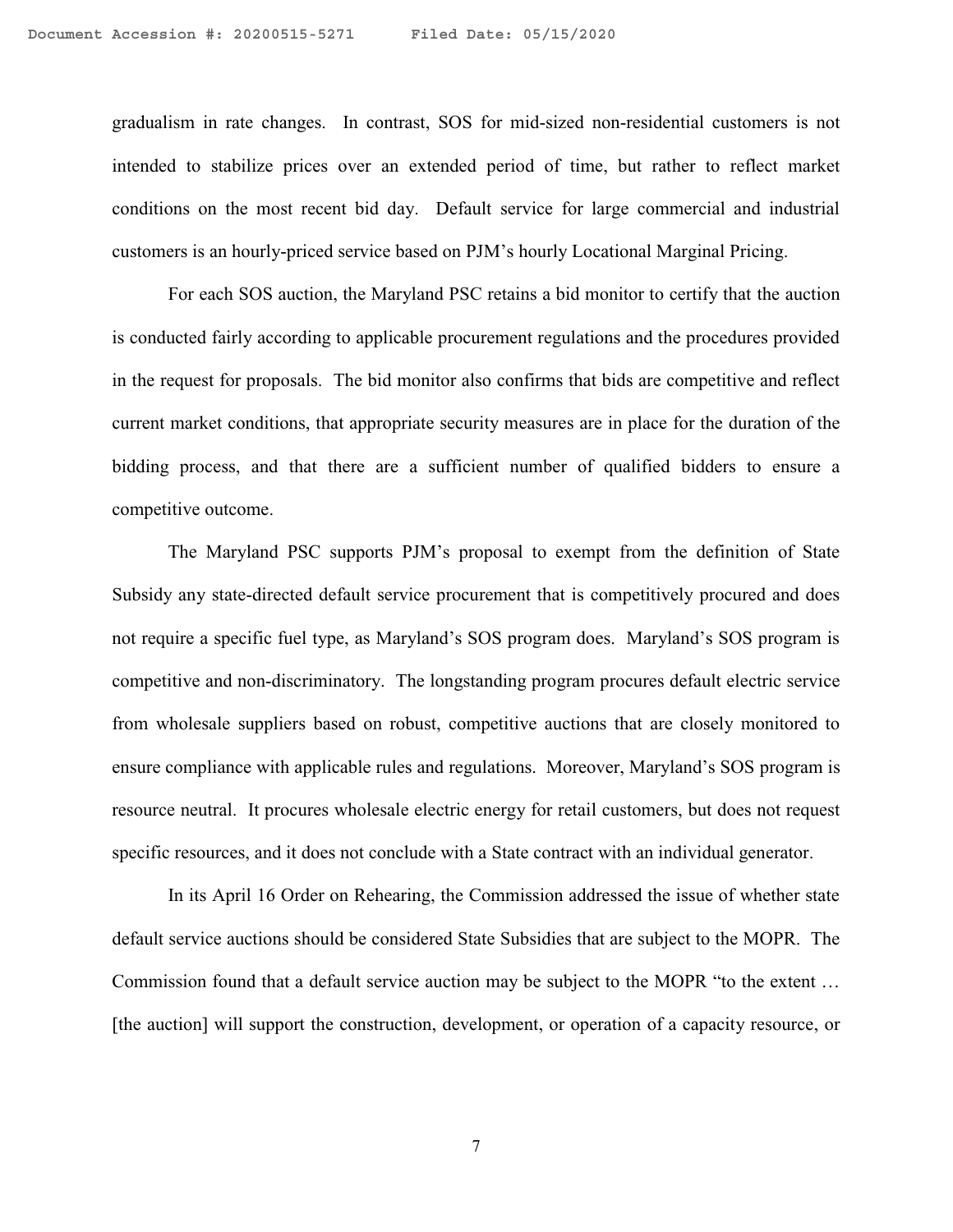could have the effect of allowing a resource to clear in any PJM auction."<sup>10</sup> The Commission further clarified that "[i]f these auctions are truly competitive ... a winning resource ... may demonstrate that its costs are competitive through the Unit-Specific Exemption..."<sup>11</sup> The Commission's language signifies that the MOPR should be applied to state auctions that benefit specific generation resources, and that those individual resources may seek exemption from the MOPR through the Unit-Specific Exemption. Maryland's SOS auction, however, is resource neutral. As explained above, it does not procure wholesale electricity from specific generators or require a particular resource fuel type. PJM's proposed Compliance Filing language regarding state default service auctions captures the nuance of the Commission's distinction between auctions that are resource neutral, such as the Maryland SOS program identified in PJM's compliance filing, and those that procure specific generation resources. The Maryland PSC therefore supports approval of PJM's proposed language regarding state default service.

# **B. Exemption of Renewable Resources from MOPR Due to Prior Investment Decisions**

In its December 19 Order, the Commission determined that the MOPR should not be applied to existing renewable resources receiving support from state-mandated or statesponsored RPS programs, provided the resource meets at least one of the following criteria: (1) successfully cleared an annual or incremental capacity auction prior to the December 2019 Order; (2) had an executed interconnection construction service agreement on or before the date of the December 2019 Order; or (3) had an unexecuted interconnection construction service agreement filed by PJM for the resource with the Commission on or before the date of the

 $11$  *Id.* 

l <sup>10</sup> April 16 Order on Rehearing at 386.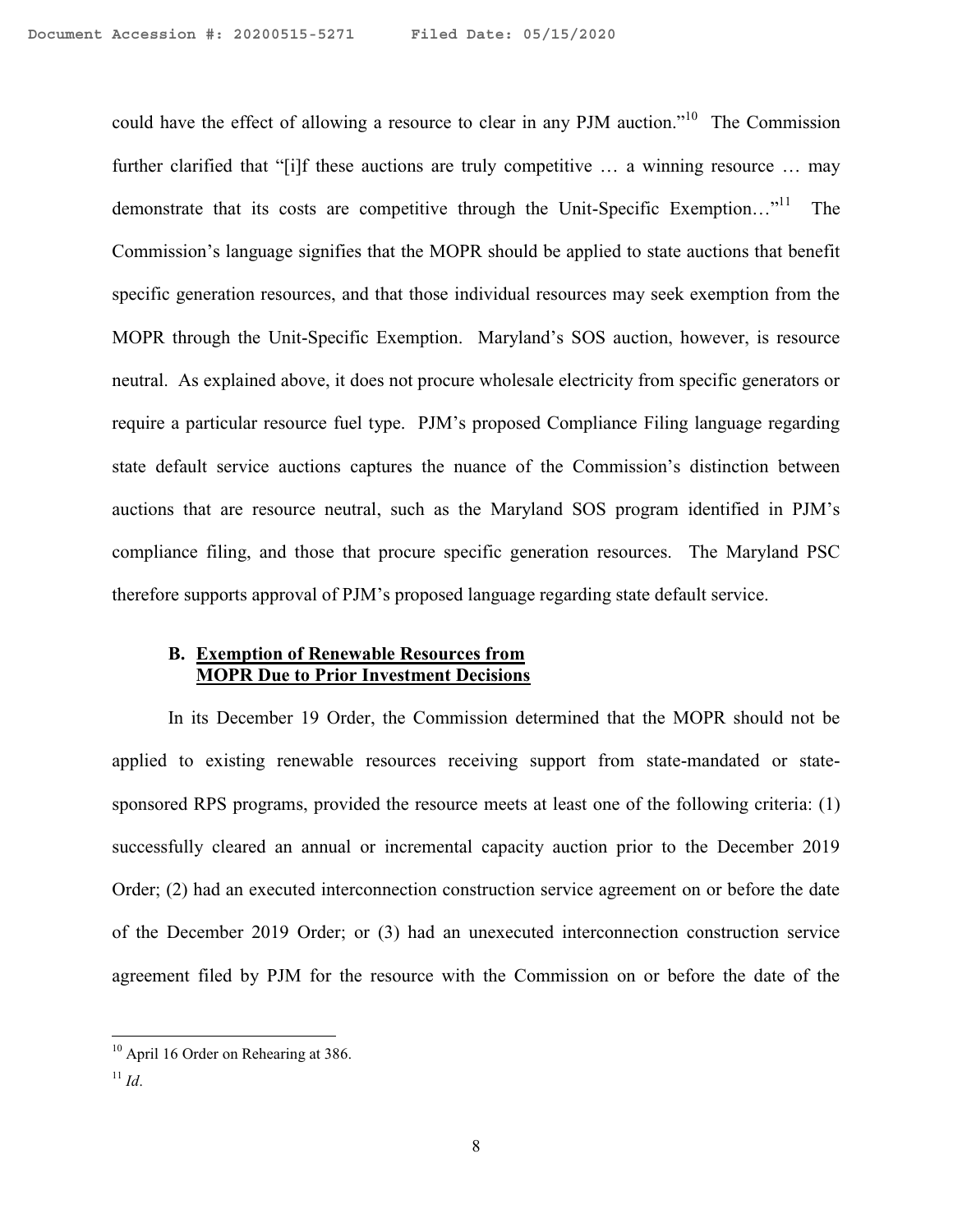December 2019 Order.<sup>12</sup> The Commission determined that this exception was necessary because "decisions to invest in those resources were guided by our previous affirmative determinations that renewable resources had too little impact on the market to require review and mitigation."<sup>13</sup>

In compliance with the Commission's December 2019 Order, PJM states that it will categorically exempt certain Resources that qualify for a state-mandated or state-sponsored RPS program from the MOPR if the resource (1) has successfully cleared an RPM Auction prior to December 19, 2019; (2) is the subject of an interconnection service agreement ("ISA") or equivalent agreement executed on or before December 19, 2019; or (3) is the subject of an unexecuted ISA or equivalent agreement filed by PJM with the Commission on or before December 19, 2019.<sup>14</sup> PJM asserts that this criteria would "appropriately exempt *any* [] Resources where investment decisions were made prior to the December 2019 Order" and would be "consistent with the Commission's rationale that such prior investment decisions" were based on the Commission's previous MOPR policy.<sup>15</sup> In particular, PJM explains that it expanded its language to exempt a resource that is the subject of an ISA, rather than just an interconnection construction service agreement.<sup>16</sup> Additionally, PJM states that wholesale market participation agreements ("WMPAs") should be included in the exemption, because they represent another type of agreement that allows a generator that is interconnected to non-jurisdictional facilities to participate in PJM's markets, including the capacity market. PJM asserts that "[r]esources with a WMPA executed prior to December 19, 2019, reasonably expected to participate in the capacity

 $\overline{a}$ 

<sup>&</sup>lt;sup>12</sup> December 19 Order at 173.

<sup>&</sup>lt;sup>13</sup> December 19 Order at 174.

<sup>&</sup>lt;sup>14</sup> PJM Compliance Filing at 33; Proposed Tariff, Attachment DD, section 5.14(h)(6).

<sup>&</sup>lt;sup>15</sup> PJM Compliance Filing, at 34 (emphasis added).

<sup>&</sup>lt;sup>16</sup> PJM Compliance Filing at 33-34.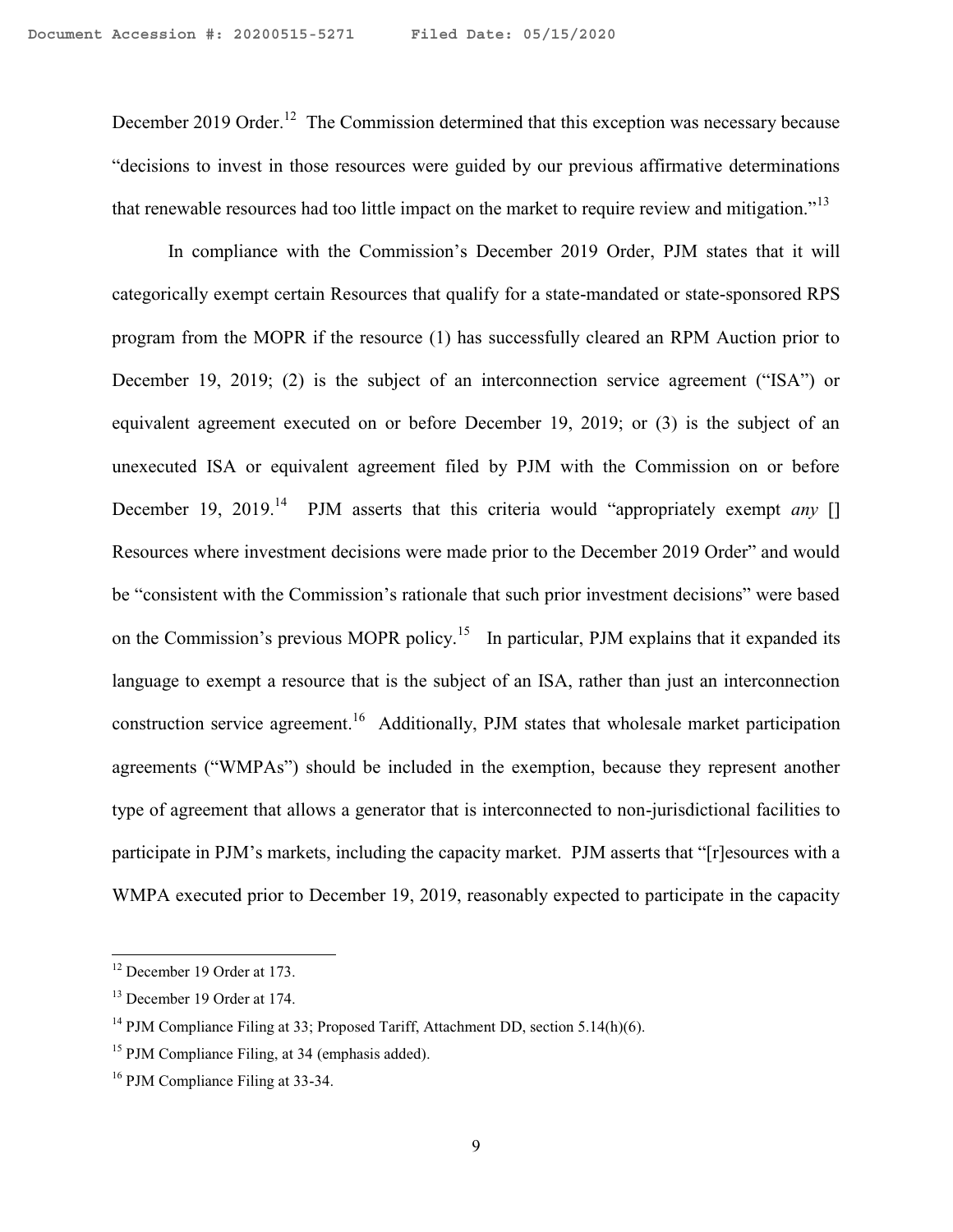market and are also not subject to the MOPR, consistent with the December 19 Order."<sup>17</sup> Finally, PJM acknowledges that an agreement other than an ISA could demonstrate that a resource reasonably expected to participate in the capacity market in reliance upon PJM's historic MOPR by including language stating that the execution of an ISA "or equivalent agreement" or the filing by PJM of an ISA "or equivalent agreement" will merit the exemption.

The Maryland PSC supports PJM's language that expands the application of the MOPR exemption to include Renewable Resources that qualify as existing resources because they have successfully cleared an RPM Auction prior to December 19, 2019, or are the subject of an ISA executed on or before December 19, 2019, or are the subject of an unexecuted ISA filed by PJM with the Commission on or before December 19, 2019. The Maryland PSC also agrees with PJM's proposal to exempt Renewable Resources with WMPAs, because such resources reasonably expected to participate in the capacity market. Finally, the Maryland PSC supports PJM's language that provides that an agreement "equivalent" to an ISA can suffice to demonstrate financial commitment.<sup>18</sup> Each of these provisions is consistent with the Commission's rationale in its December 19 Order.

Nevertheless, PJM's Compliance Filing is deficient inasmuch as the filing fails to sufficiently apply the Commission's rationale by limiting the Renewable Resources exemption to resources that have executed an ISA (or for whom PJM filed an unexecuted ISA) or equivalent agreement, despite PJM's stated intention to apply the exemption to "any" Renewable Resources that justifiably relied on PJM's historic MOPR to make investment decisions prior to December

 $\overline{a}$ 

<sup>&</sup>lt;sup>17</sup> PJM Compliance Filing at 33, n. 84.

<sup>&</sup>lt;sup>18</sup> To the extent the Commission rejects the Maryland PSC's proposed Tariff language below, the Commission should interpret PJM's language "or equivalent agreement" to include a state public utility commission order that authorizes a renewable energy project to receive a prescribed, long-term schedule of payments for the environmental attributes of the project.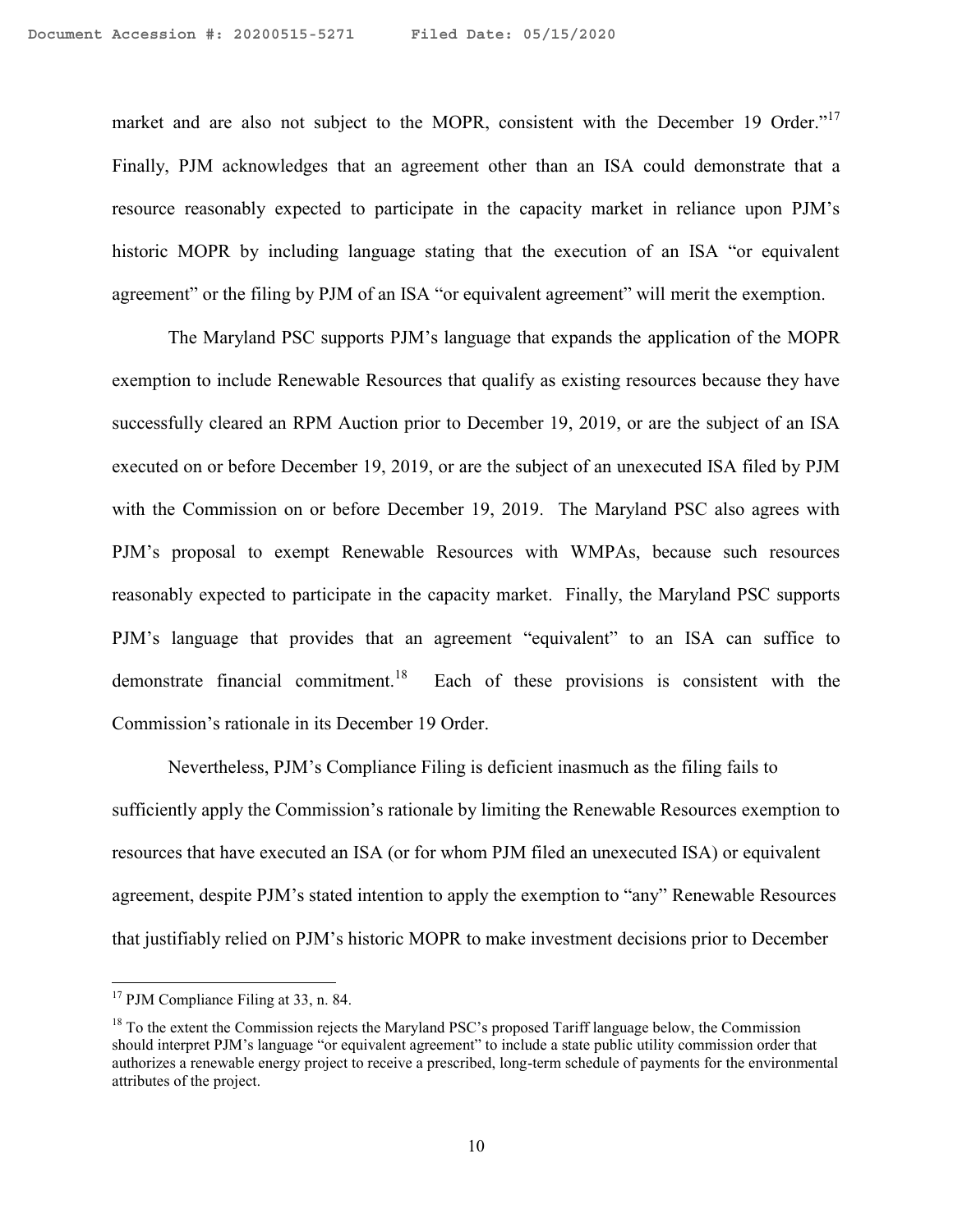19, 2019. While such specific resources may not have executed ISAs (or had unexecuted ISAs filed by PJM), they might have other equally, or more compelling documentation to merit application of this exemption.

The Maryland PSC contends that the MOPR exemption for Renewable Resources should capture resources that have made investment decisions, and demonstrated a significant financial commitment to develop generation projects, prior to December 19, 2019. The December 19 Order implicitly acknowledges that Renewable Resources in development prior to December 19, 2019, may have invested considerable monetary sums in reliance upon PJM's then-existing MOPR, which categorically exempted Renewable Resources from MOPR application. As the Commission recognizes, execution of an ISA (or the filing by PJM of an unexecuted ISA) prior to December 19, 2019, is one way of noting investment decisions and financial commitment. However, ISAs should not be considered the sole method of demonstrating commitment.

Another action that would meet the threshold of demonstrating that a resource reasonably expected to participate in the capacity market in reliance upon PJM's historic MOPR would be the demonstration by a specific Renewable Resource that, prior to December 19, 2019, it has filed for and obtained authorization from a state public utility commission to receive a prescribed, long-term schedule of payments for the environmental attributes of a renewable energy project, pursuant to state legislation. Such an action would demonstrate not only the significant financial and time commitments of the Renewable Resource to obtain necessary state approval, but also the commitment of the state public utility commission to dedicate state resources to the project and the reliance on that commitment by the project developer in moving forward towards project development—all anchored by PJM's MOPR rules as they existed prior to December 19, 2019.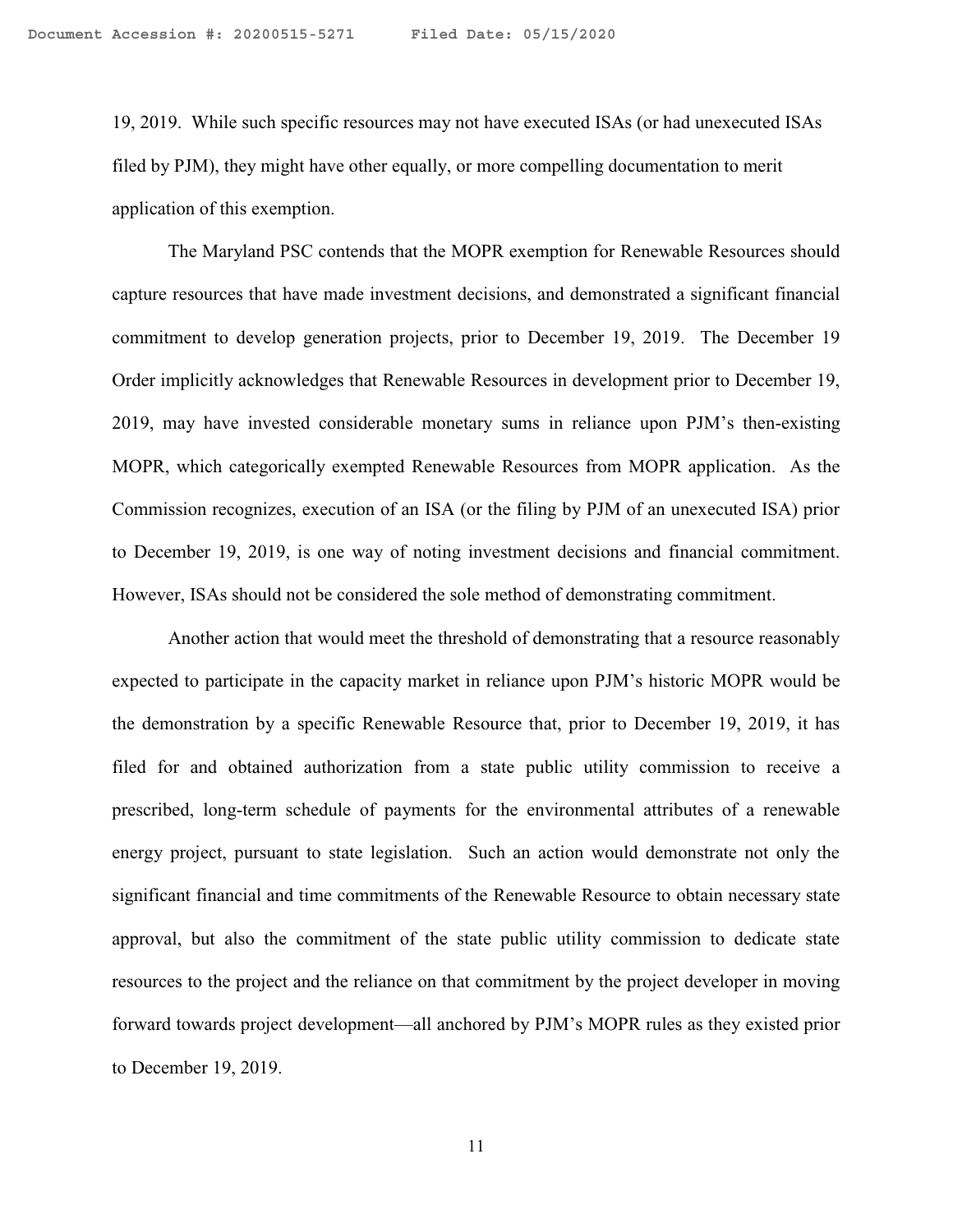As an example of a project that should qualify for this exemption, on November 30, 2016, Skipjack Offshore Energy, LLC ("Skipjack") filed with the Maryland PSC an application for approval of a 120 megawatt offshore wind project to be located off the coast of Maryland in the Delaware wind energy area, pursuant to the Maryland Offshore Wind Energy Act of 2013.<sup>19</sup> The Maryland PSC granted the application on May 11, 2017, thereby vesting Skipjack with the right to receive payments for offshore wind renewable energy credits in accordance with a 20 year price schedule.<sup>20</sup> On May 24, 2017, Skipjack accepted the extensive conditions contained in the Maryland PSC's May 11, 2017 Order and agreed to proceed with the project. Skipjack demonstrated a significant financial commitment to develop generation resources in reliance upon PJM's historic MOPR by filing an application for approval with the Maryland PSC, litigating an extensive regulatory proceeding and obtaining authorization to receive payments for offshore wind renewable energy credits, prior to December 19, 2019. It also made financial payments in support of business development in the State, as required by the Maryland PSC's order.<sup>21</sup> The company has justifiably relied on PJM's pre-December 19, 2019 MOPR in making significant financial commitments to develop its project.<sup>22</sup>

<sup>19</sup> *See* Maryland PSC Case Number: 9431, *In the Matter of the Applications of US Wind, Inc. and Skipjack Offshore Energy, LLC for a Proposed Offshore Wind Project(s) Pursuant to the Maryland Offshore Wind Energy Act of 2013.* 

<sup>&</sup>lt;sup>20</sup> Maryland PSC Case No. 9431, Order No. 88192 at 86; Appendix B.

<sup>&</sup>lt;sup>21</sup> For example, within 60 days after issuance of the Maryland PSC's May 11, 2017 order, Skipjack contributed \$2 million to the Maryland Offshore Wind Business Development Fund, which was established pursuant to Md. Code, State Gov't Article § 9-20C-03. The company made another \$2 million contribution one year later and committed itself to making a final \$2 million deposit two years after its initial deposit. *See* Maryland PSC Order No. 88192 at Appendix B, Section V(A)(1).

<sup>&</sup>lt;sup>22</sup> The arbitrary nature of basing the MOPR Exemption for Renewable Resources entirely upon execution of the ISA is shown through comparison of Skipjack to another offshore wind developer, US Wind, Inc. On November 21, 2016, the Maryland PSC docketed a combined regulatory proceeding to investigate the offshore wind applications of both Skipjack and US Wind. The Maryland PSC issued an order approving each of these applications on May 11, 2017, finding that it was in the public interest for each project to move forward, and approving for each a long-term price schedule for payments related to the projects' respective environmental attributes. Both companies expended considerable time and expense prior to December 19, 2019, in order to bring the projects closer to fruition, including by making financial payments per State requirements. Skipjack's project is ahead of US Wind's in some ways,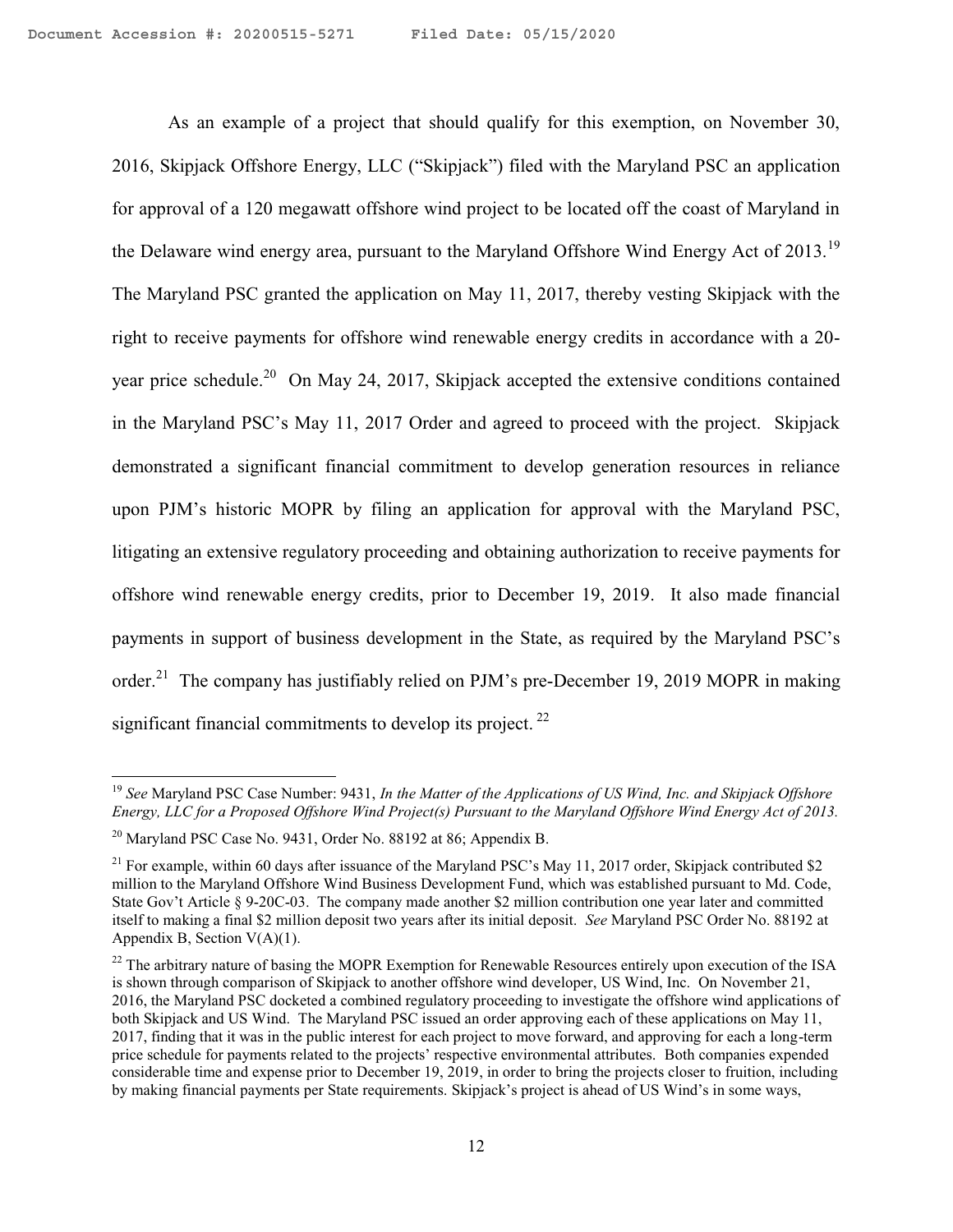In order to be consistent with the Commission's rationale in the December 2019 Order, and so as not to conflict with the April 16 Order on Rehearing,<sup>23</sup> the Maryland PSC requests that the Commission direct PJM to amend the exemption criteria for Renewable Resources in Proposed Tariff, Attachment DD, section 5.14(h)(6) by adding the following:

> (D) prior to December 19, 2019, has filed for and obtained authorization from a state public utility commission to receive a prescribed, long-term schedule of payments for the environmental attributes of a renewable energy project, pursuant to state legislation.

# **C. Voluntary RECs**

l

In its Compliance Filing, PJM distinguished between state-mandated or state-sponsored RECs, in which state law or regulation mandates that a specific percentage of renewable resources be purchased each year, and voluntary RECs, which involve purely voluntary bilateral transactions. PJM proposed that voluntary RECs, unlike state-mandated or state-sponsored RECs, be exempted from the MOPR. Specifically, PJM proposed that Capacity Market Sellers

including having a projected commercial operation date of December 2023 (compared to US Wind's December 2024 date), and having filed a Construction and Operations Plan with the Bureau of Ocean Energy Management on April 24, 2019 (which US Wind has not yet done). *See* Maryland PSC Case No. 9629, Maillog No. 229849; Case No. 9628 Maillog No. 228881, and Case No. 9431 Maillog No. 225145. Nevertheless, PJM has an ISA for US Wind's project, while Skipjack has not yet executed an ISA. To the extent the ISA is the only mechanism for determining whether a company has justifiably relied on PJM's pre-December 19, 2019 MOPR for investing in projects, an arbitrary result will occur that will treat very similar project developers in a disparate way.

<sup>&</sup>lt;sup>23</sup> See April 16 Order on Rehearing, at P 282, denying exemption for a broader category of resources being built. In its April 16 Order on Rehearing, the Commission denied the Maryland PSC's request to base eligibility for the RPS Exemption on whether resources are "built pursuant to existing legislation or otherwise anticipated by the state before the date of the December 2019 Order." April 16 Order on Rehearing at P 282. The Commission stated that "market participants are now on notice that any new State-Subsidized renewable resources will be subject to the MOPR" and that "[f]uture investment in renewable resources intending to participate in the capacity market should be guided by this new precedent." *Id*. In accordance with that Order, the Maryland PSC has proposed language herein that is considerably narrower and will apply only to specific resources that have invested significant time and monetary resources prior to December 19, 2019 by demonstrating that they have filed for and obtained authorization from a state public utility commission to receive a prescribed, long-term schedule of payments for the environmental attributes of a renewable energy project. As discussed below, fulfillment of that test would demonstrate at least as much financial commitment (and good-faith reliance on PJM's pre-December 19, 2019 MOPR) as execution of an ISA.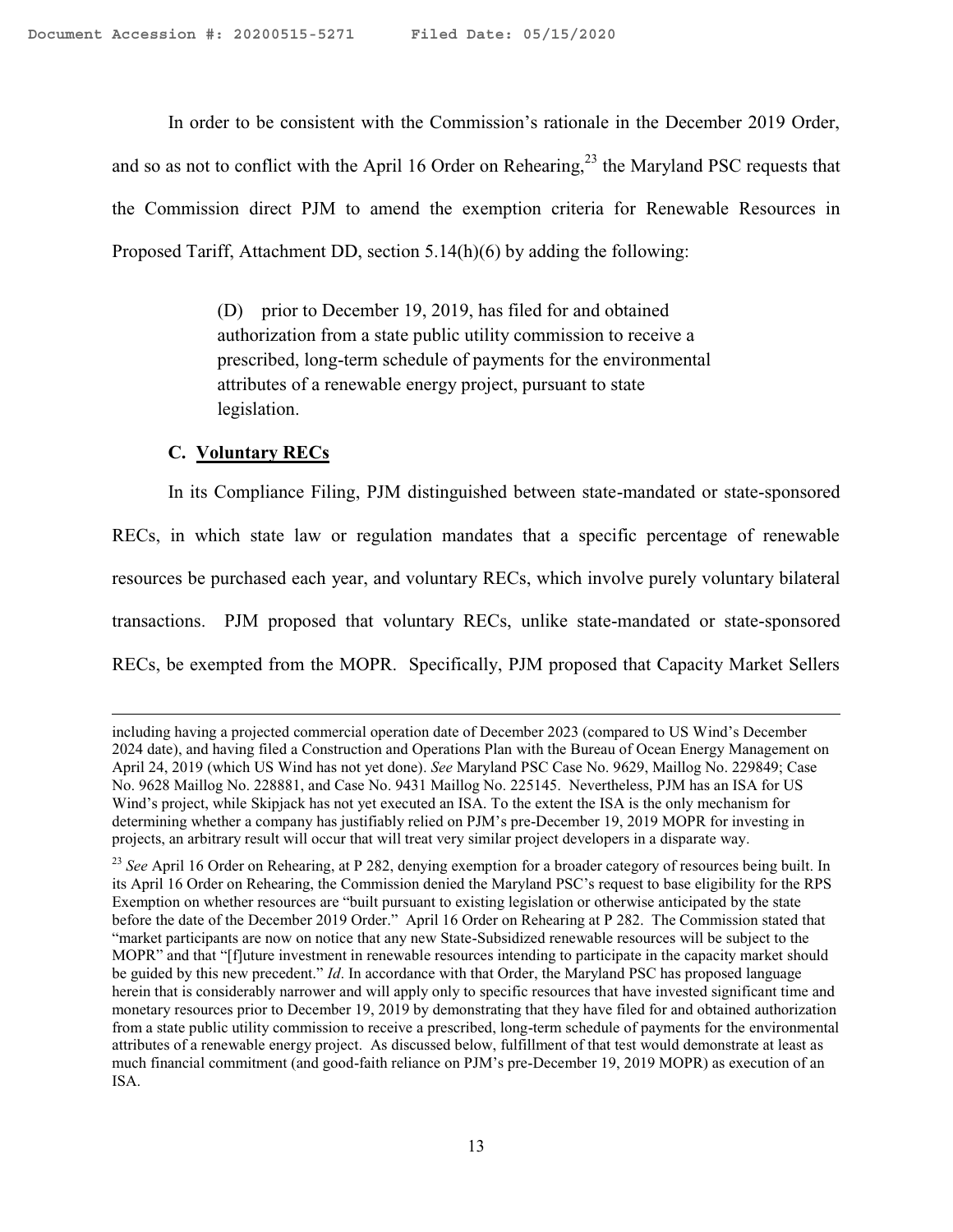who generate RECs or equivalent credits be allowed to elect the Competitive Exemption if they certify that the credits will only be used and retired for voluntary obligations as opposed to statemandated renewable portfolio standards.<sup>24</sup> In support of that proposal, PJM stated that it will modify its Generation Attribute Tracking System ("GATS") to "to ensure that any capacity market sellers' self-imposed limitations on use of the RECs can be effectuated."<sup>25</sup> Utilizing GATS, PJM stated that REC generating resources electing the Competitive Exemption will only be used for voluntary obligations.

In its Order on Rehearing, the Commission granted clarification that purely voluntary transactions for RECs are not State Subsidies and affected resources may "certify that they will only sell their RECs through voluntary REC arrangements, meaning those which are not associated with state-mandated or state-sponsored procurement."<sup>26</sup> The Commission also found that such new and existing resources must ensure that no broker or direct buyer will resell voluntary RECs to state compliance purchasers.

The Maryland PSC supports PJM's proposed language exempting voluntary RECs from application of the MOPR. Voluntary RECs include a wide range of bilateral transactions unrelated to state policy initiatives, and include power purchase agreements, virtual or financial power purchase agreements, market REC purchases, utility REC programs, and utility green tariff programs. Capacity Market Sellers who generate RECs or equivalent credits should be exempt from the MOPR by certifying that their credits will only be used and retired for voluntary obligations. The use of GATS should facilitate such Market Seller's self-imposed limitations.

 $24$  PJM Compliance Filing at 43.

 $25$  PJM Compliance Filing at 44, n. 107.

<sup>26</sup> April 16 Order on Rehearing at 183.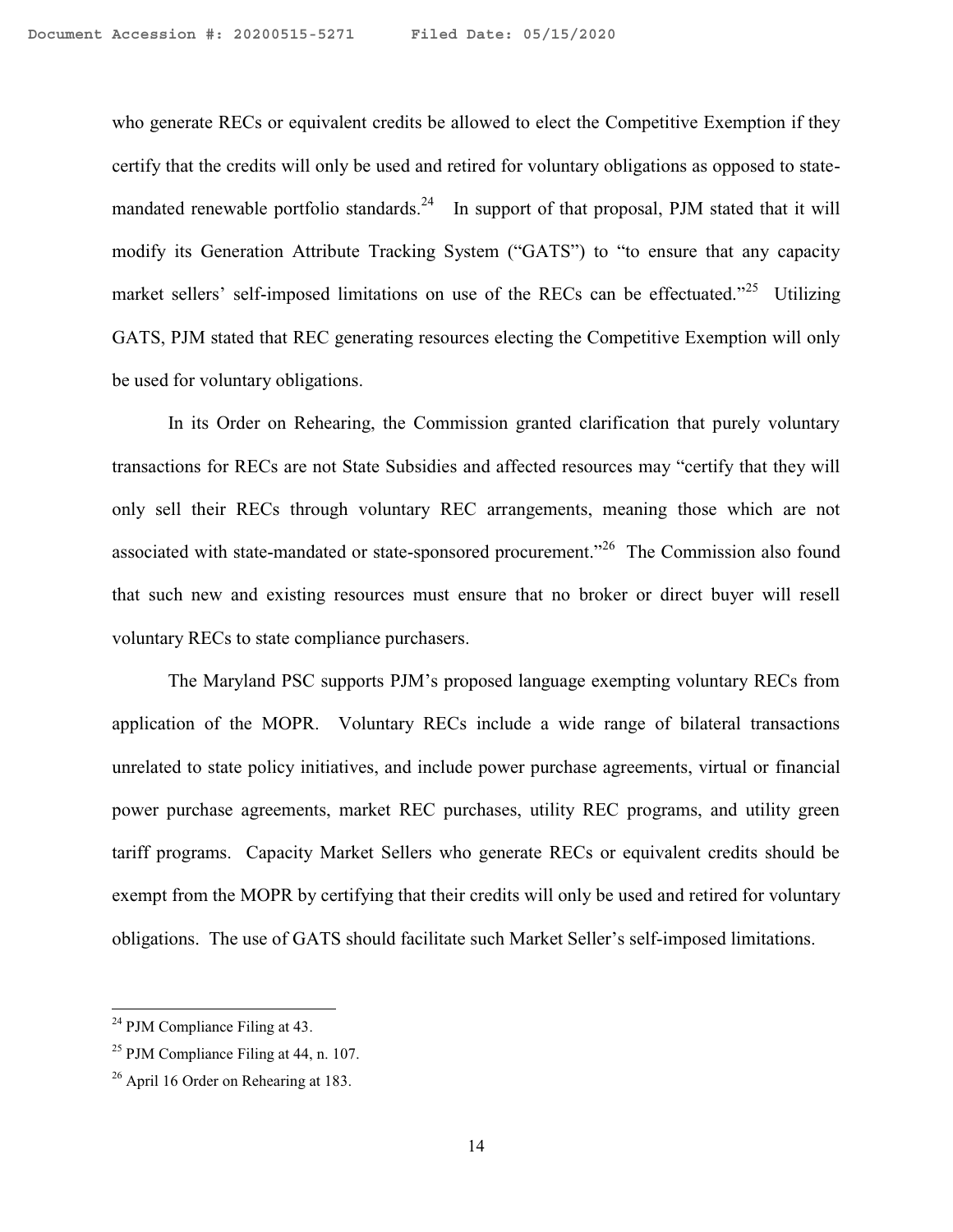## **D. Resource-Specific Exception**

The Commission's December 19 Order directed PJM to "maintain the Unit-Specific Exemption, expanded to cover existing and new State-Subsidized Resources of all resource types" to operate as an "alternative to the default offer price floor."<sup>27</sup> The unit-specific exception allows Capacity Market Sellers to demonstrate that the costs of their specific resources are less than the applicable default MOPR floor price, and thereby re-set the resource's applicable MOPR floor price down to a level that represents that resource's actual costs.

In its Compliance Filing, PJM renamed the unit-specific exception the resource-specific exception, in recognition of the fact that the RTO has expanded the scope of the MOPR to apply to all types of resources (including Energy Efficiency Resources and Demand Resources) and not just generation units. PJM stated that "any resource subject to the MOPR can demonstrate that its actual costs are lower than the applicable default MOPR Floor Offer Price, and if so, such resource is permitted to offer at that lower price.<sup>"28</sup> PJM's proposed rules would allow a resource-specific floor to be determined for all renewable resources using input values for financial modeling that differ from the standard values used by PJM to determine the default values.

PJM clarified that its proposed Tariff language will allow the Capacity Market Seller to choose to offer at either the default or the resource-specific price level. It stated that it would allow this election "so as not to act as a disincentive for Capacity Market Sellers willing to open their books with resource-specific information."<sup>29</sup>

 $27$  December 19 Order at P 214.

<sup>28</sup> PJM Compliance Filing at 73.

 $29$  PJM Compliance Filing at 73.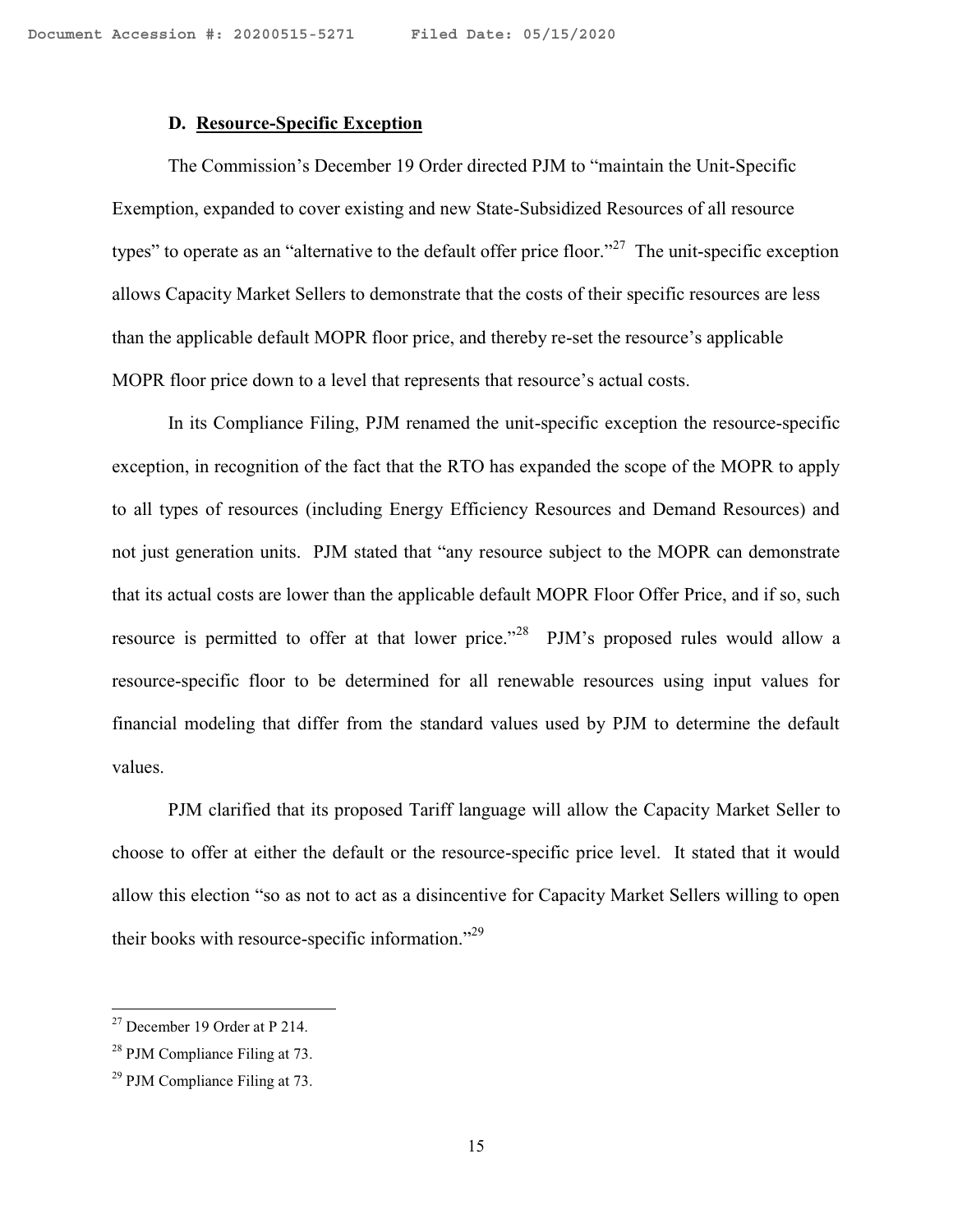PJM further stated that it will generally keep the standardized financial modeling assumptions of: (i) nominal levelization of gross costs, (ii) asset life of 20 years, (iii) no residual value, (iv) all project costs included with no sunk costs excluded, (v) use first year revenues, and (vi) weighted average cost of capital based on the actual cost of capital for the entity proposing to build the Capacity Resource. Nevertheless, PJM provided flexibility for Capacity Market Sellers to submit a resource-specific justification of an asset life other than the current default 20-year assumption. PJM observed that "20 years may not, in all instances, be appropriate as different resource types have different inherent characteristics that may allow them to remain economic for a longer period of time."<sup>30</sup> PJM's proposal caps the permissible term at 35 years.

The Maryland PSC generally supports PJM's proposed language that provides additional flexibility regarding the resource-specific exception. Default MOPR floor prices for certain renewable facilities in PJM have been estimated to be relatively high, which may make it difficult for those resources to be accepted below the capacity market clearing price. Given the default offer floors in PJM's filing and historic market clearing prices, it appears that only tracking-type solar PV resources will be able to clear a BRA auction. However, those estimates are based on existing renewable facilities in PJM and on standard assumptions about technologies, financing costs, capacity factors and revenues. Pursuant to PJM's Compliance Filing, new renewable resources that are competitive based on their current actual costs will be able to demonstrate that fact through requests for resource-specific exceptions to the default MOPR floor prices. PJM's proposed Tariff provisions appropriately recognize the rapidly decreasing costs of developing large-scale renewable projects and provides developers the ability to prove the competitiveness of their projects.

<sup>&</sup>lt;sup>30</sup> PJM Compliance Filing at 74.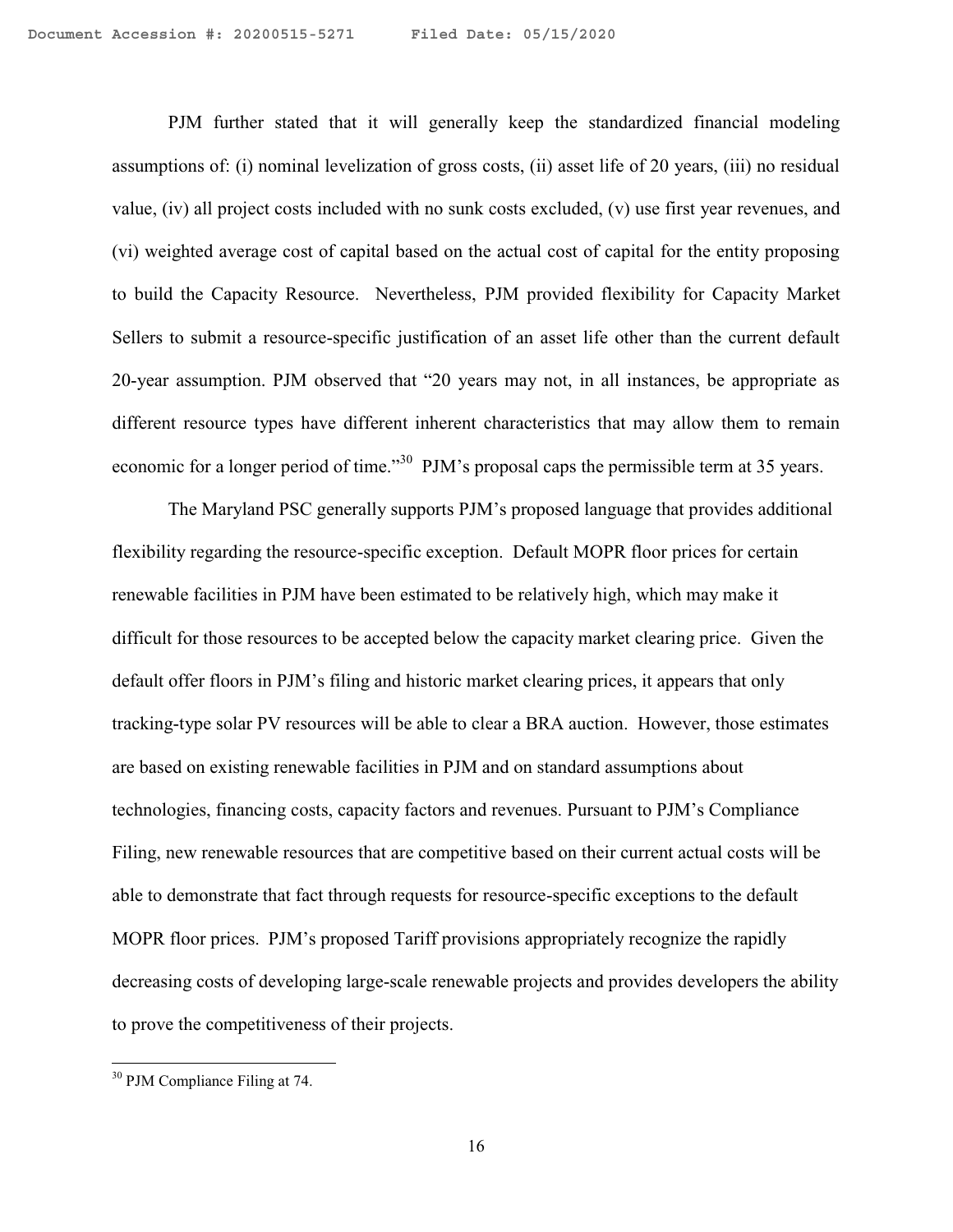In particular, the Maryland PSC supports PJM's proposal to add flexibility to the resource-specific exception by allowing Capacity Market Sellers to submit resource-specific justifications of an asset life other than the default 20-year assumption. Asset life may vary by resource, and Capacity Market Sellers should have the discretion to demonstrate that their asset life will be longer than the default 20-year assumption and thereby lower their actual costs.

Nevertheless, while PJM is proposing some flexibility with respect to the 20-year life element, the RTO is not proposing any flexibility regarding any of the other standardized financial parameters (such as residual value, etc.) The Maryland PSC contends that PJM's Compliance Filing is deficient in that regard and should be revised to provide greater flexibility regarding all standardized financial parameters. The rationale provided by PJM for the increased flexibility regarding the 20-year life - "different resource types have different inherent characteristics" - should apply to the other financial parameters as well. Given that PJM is requiring documentation of all resource-specific submissions, and PJM reserves the right to calculate the resource cost in the resource-specific review context, it is not clear why any standardized parameters should be specified in the Tariff. It is also unclear why PJM has not provided similar flexibility to the other elements, even when the resource owner can document differences with respect to the other elements. The Maryland PSC therefore requests that FERC direct PJM to further expand the flexibility of the resource-specific exception by allowing Capacity Market Sellers to demonstrate actual costs with regard to all standardized financial parameters.

## **E. Regional Greenhouse Gas Initiative**

PJM's filing contains proposed Tariff revisions that define State Subsidy to exclude any state action "that imposes a tax or assesses a charge utilizing the parameters of a regional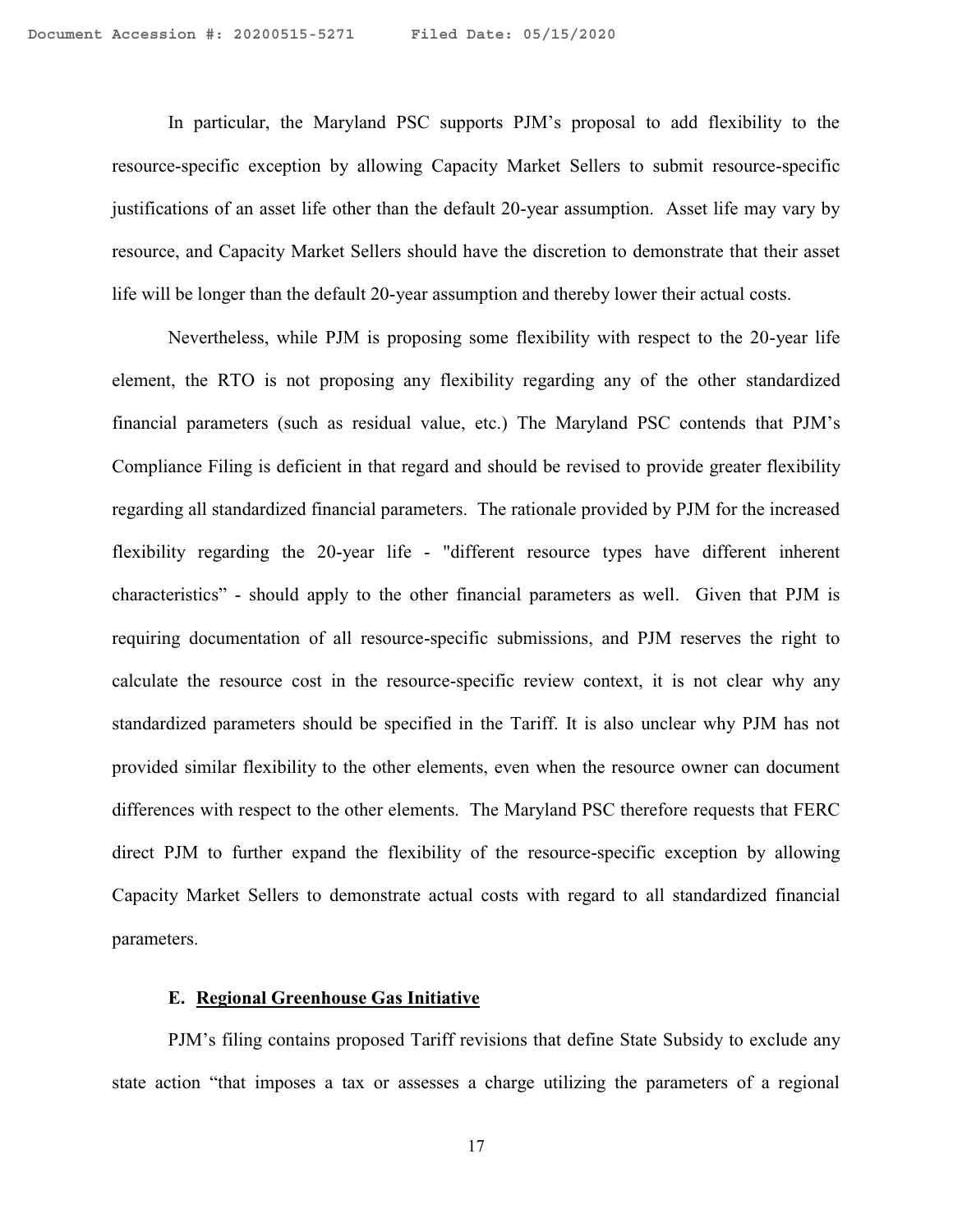program on a given set of resources notwithstanding the tax or cost having indirect benefits on resources not subject to the tax or cost."<sup>31</sup> PJM specifically lists the Regional Greenhouse Gas Initiative ("RGGI")<sup>32</sup> as a type of program that would be excluded from the definition of State Subsidy pursuant to this Tariff provision.

The Maryland PSC supports PJM's Tariff revisions that exclude RGGI from the definition of a State Subsidy. RGGI represents a critical multi-state effort to combat the negative effects of global warming through a market-based approach to reducing power sector carbon emissions. As PJM correctly observes, RGGI does not provide a "payment, concession, rebate, subsidy, non-bypassable consumer charge, or other financial benefit" directly or indirectly to a resource.<sup>33</sup> Indeed, RGGI does not single out specific resources for favored treatment through direct payment or any other means.<sup>34</sup> Instead, RGGI imposes a regional cap on carbon emissions that is applicable to all power plants within the participating region. RGGI's carbon emissions cap is comparable to other environmental regulations that limit power plant emissions for environmental reasons (such as nitrous oxide and sulfur dioxide emissions limitations). Although such emissions limitations can impose environmental compliance costs on affected resources, and may indirectly benefit other non-emitting resources, the limitations in no way

<sup>&</sup>lt;sup>31</sup> PJM Compliance Filing at 13

<sup>&</sup>lt;sup>32</sup> RGGI represents the first mandatory market-based program in the United States to reduce greenhouse gas emissions. It is a cooperative effort among the states of Connecticut, Delaware, Maine, Maryland, Massachusetts, New Hampshire, New Jersey, New York, Rhode Island, and Vermont to cap and reduce CO<sub>2</sub> emissions from the power sector.

<sup>33</sup> PJM Compliance Filing at 14, citing December 19 Order at P 19.

<sup>&</sup>lt;sup>34</sup> RGGI's cap and trade system works by requiring generating resources in participating RGGI states to purchase emissions allowances sufficient to cover their emissions above the cap through either regional auctions or secondary market transactions.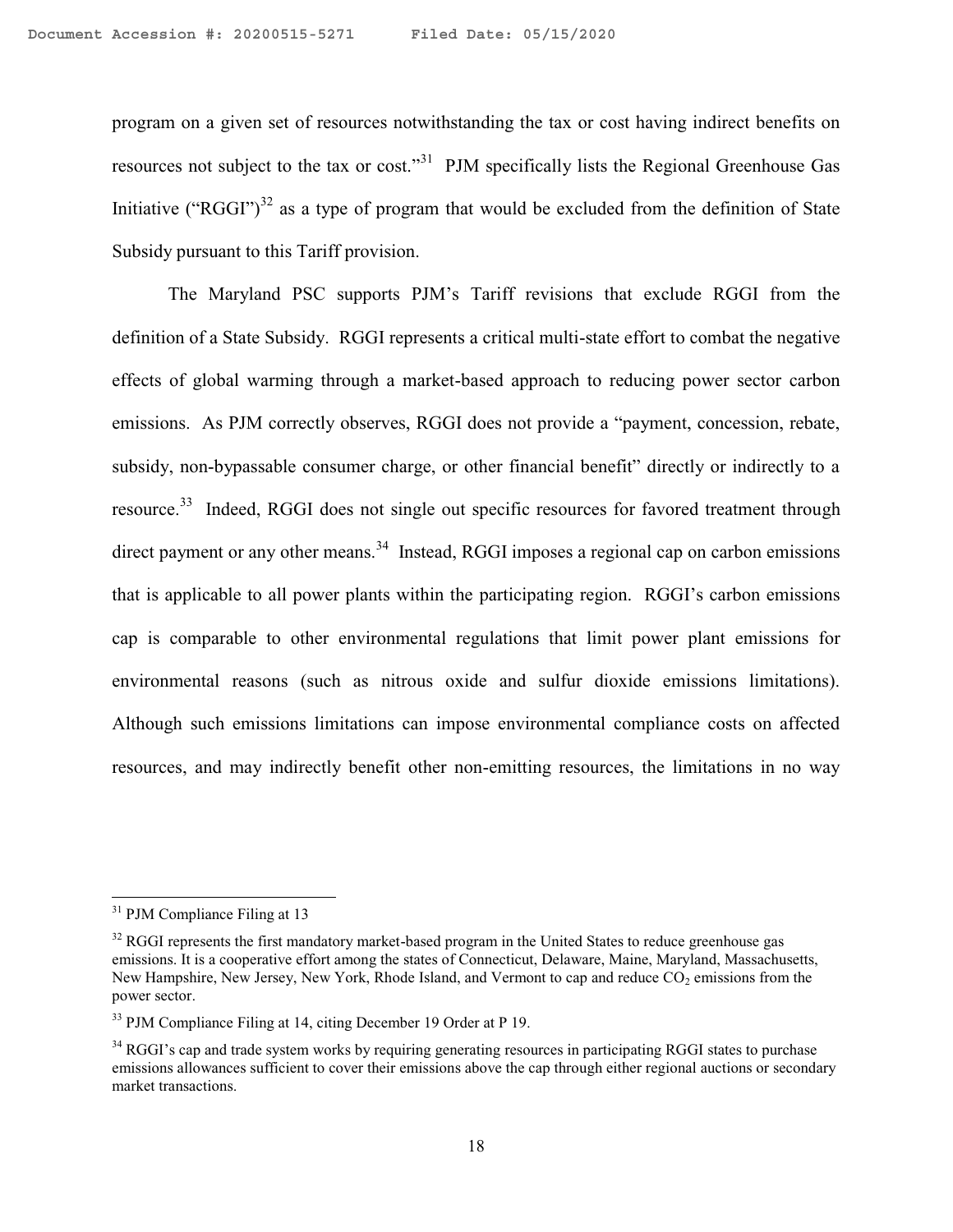constitute a subsidy and should not trigger application of the MOPR. PJM's Tariff revisions therefore appropriately clarify an issue that was left unclear in the December 19 Order.<sup>35</sup>

# **F. Auction Implementation Schedule**

In its Compliance Filing, PJM does not propose a specific schedule for the next and subsequent BRAs. However, upon approval by the Commission of the proposed Tariff language appended to its Filing, PJM proposes a timeline that would include two components for the next BRA (for the 2022/2023 Delivery Year): (1) an initial adjustment and preparation period during the first two weeks after approval of its Compliance Filing, and (2) a six-month period condensing the steps routinely taken under its prior auction schedules—without pre-auction deadlines.<sup>36</sup> The proposed schedule for subsequent BRAs would include (1) an adjustment and preparation period of approximately six weeks, and (2) a four and a half month period for preauction activities. This proposed schedule for subsequent BRAs would progress serially through the BRAs for the 2025/2026 Delivery Year.

In its Compliance Filing, PJM suggested that, given its proposed timeline, if the Commission were to issue an order approving its proposed Tariff changes by mid-May 2020, the BRA for the 2022/2023 Delivery Year could proceed before the end of  $2020$ <sup>37</sup> However, in deference to states considering alternatives to having their preferred resources subjected to the Replacement Rate, PJM proposed extending the date of the BRA to as late as March 31, 2021.

l

<sup>&</sup>lt;sup>35</sup> In its April 16, 2020 Order on Rehearing and Clarification, the Commission clarified that RGGI is not considered a State Subsidy because RGGI does not provide payments, concessions, rebates, or other financial benefits to resources. Nevertheless, the Commission observed that if RGGI revenues were paid directly to certain resources, it would be considered a State Subsidy. *Calpine Corp. v. PJM Interconnection, L.L.C*., 171 FERC ¶ 61,035 (2020) ("April 16 Order on Rehearing") at P 390. PJM's Tariff revisions are consistent with the Commission's December 19 Order as well as its Order on Rehearing and should be accepted.

<sup>36</sup> PJM Compliance Filing at 85.

<sup>&</sup>lt;sup>37</sup> PJM Compliance Filing at 85.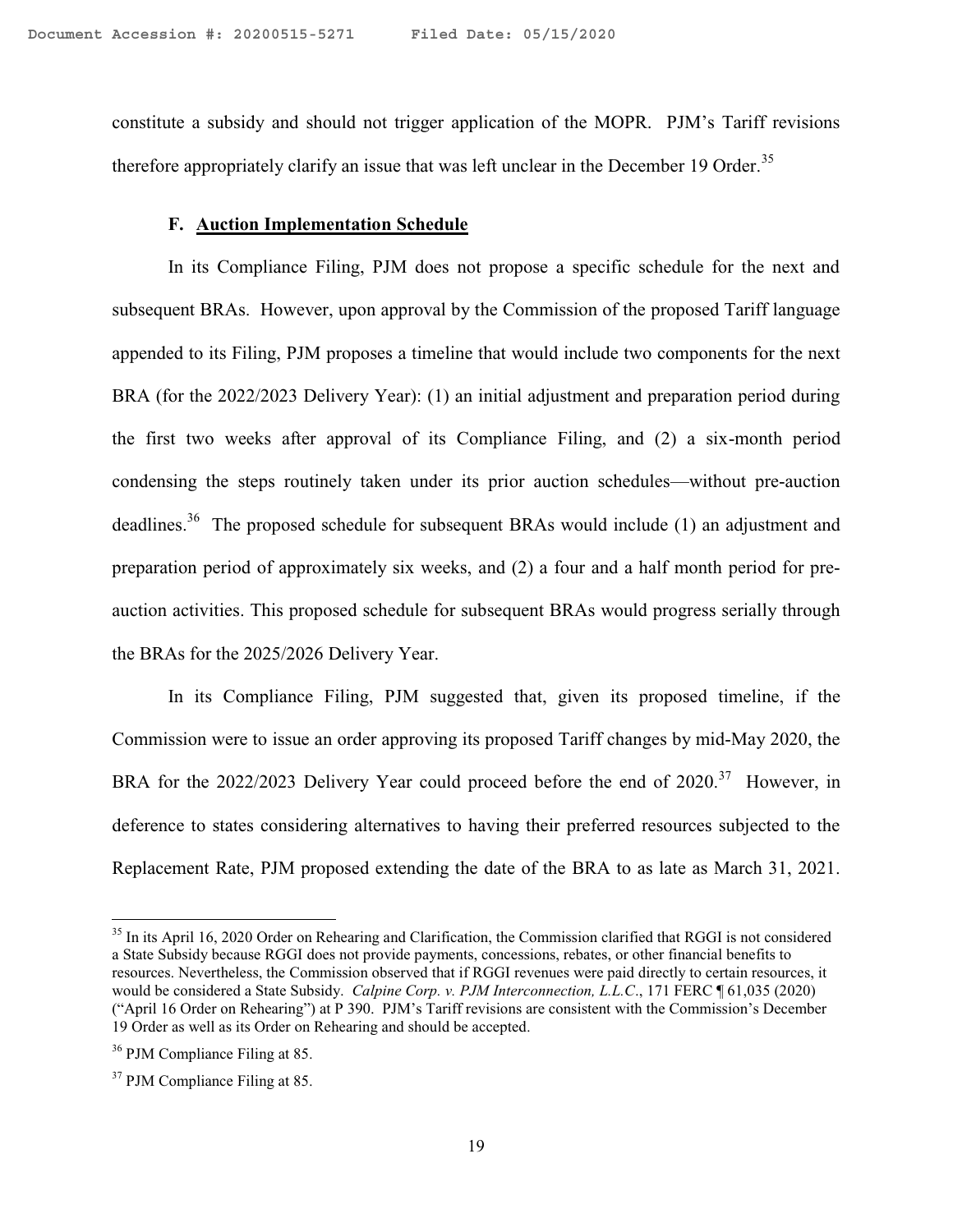PJM conditioned this provision upon a state enacting legislation prior to June 1, 2020, directly applicable to new elections of the FRR Alternative mechanism currently in its  $Tariff.<sup>38</sup>$ 

PJM's proposed auction schedule for the next BRA for Delivery Year 2022/2023, including the provision for extending the auction to March 31, 2021, is unworkable, and should be rejected.

The Maryland PSC requested that PJM be directed to delay conducting any future capacity auction to no earlier than May  $2021$ ,<sup>39</sup> which is the schedule that PJM should be required to pursue. As noted in its Request for Rehearing, this delay—which is eminently reasonable—would allow the various applicable state legislatures, including the Maryland General Assembly, enough time to consider options to protect state-preferred resources that will be effectively excluded from clearing the PJM capacity market, and to propose alternatives to the Commission's required Replacement Rate in the interest of their citizens.<sup>40</sup>

Since the time when the Maryland PSC first proposed the "no earlier than May 2021" schedule, this imperative has become even more pronounced. On March 18, 2020, the Maryland General Assembly adjourned early without completing its full session (for the first time since the Civil War), due to the state of emergency announced by the Governor concerning the coronavirus (i.e., COVID-19) pandemic. Prior to the abrupt adjournment of the legislative session, Maryland legislators were actively engaged (along with the Maryland PSC, other state agencies, PJM, and Maryland utility stakeholders) in exploring the implications of the Commission's December 2019 Order with respect to the future of state preferred (clean energy) resources, which would be subjected to the Replacement Rate MOPR and potentially excluded

<sup>&</sup>lt;sup>38</sup> PJM Compliance Filing at 86.

<sup>39</sup> Maryland PSC Request for Rehearing (Jan. 21, 2020) at 5.

 $40$  Maryland PSC Request for Rehearing (Jan. 21, 2020) at 5 n8.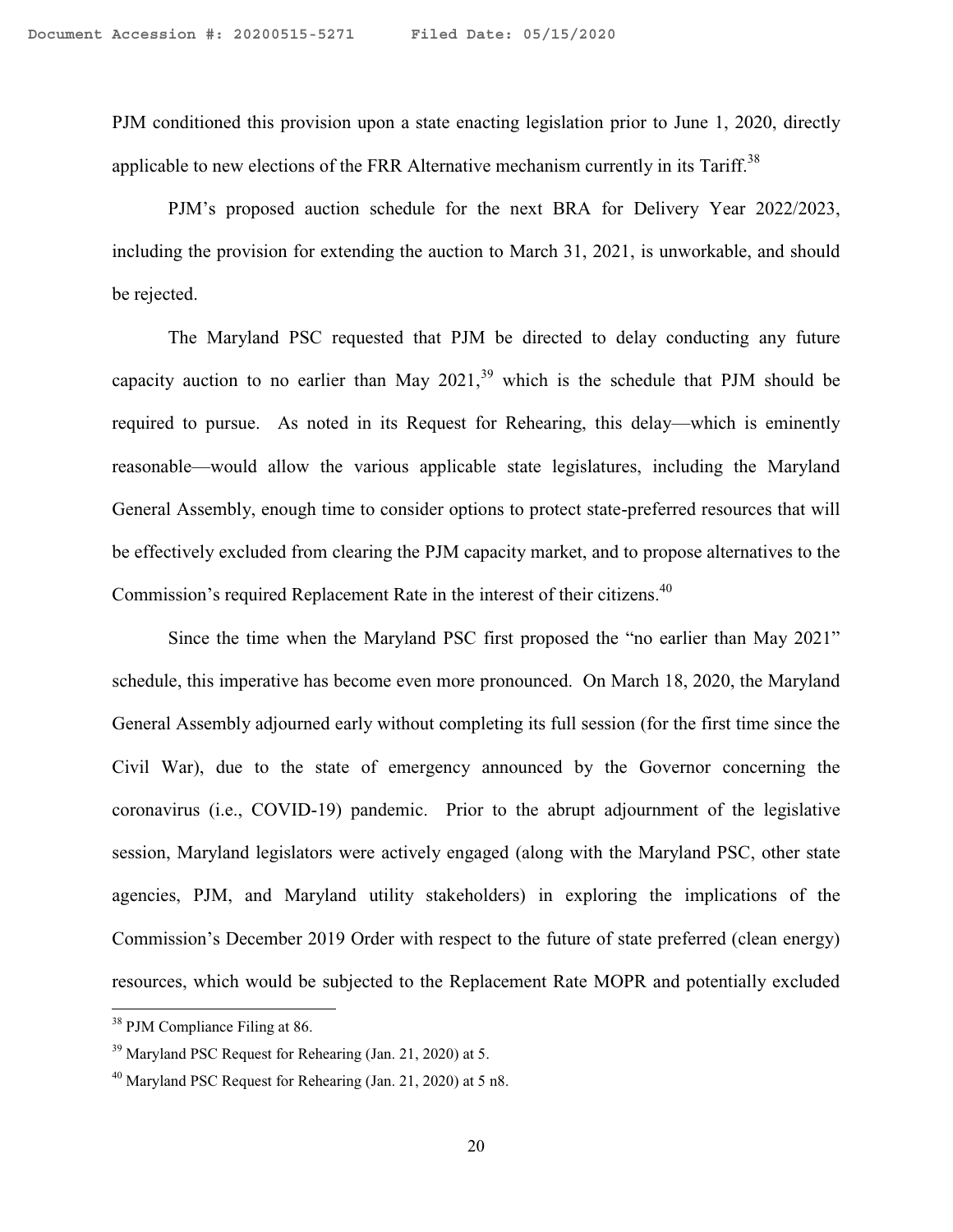from the capacity market. And the adjournment preceded the April 16 Order, which will no doubt require even further assessment. The Maryland General Assembly is scheduled to reconvene on January 13, 2021,<sup>41</sup> with little time to consider, let alone draft any necessary legislative solutions that could be implemented prior to a May 2021 BRA.

PJM's proposed schedule is also unworkable in light of the Commission's recent April 16 Order on Rehearing, which requires PJM to submit a further compliance filing by June 1, 2020.<sup>42</sup> It should be noted that June 1, 2020, is the exact date PJM proposed for requiring state legislatures to enact applicable statutes directly applicable to new elections of the FRR Alternative. Even without a state of emergency, this deadline would be unreasonable. PJM, expecting a Commission order on compliance by mid-May 2020, was effectively alerting states that if they could not enact enabling legislation within two weeks, the BRA would move forward. Additionally, the June 1, 2020 deadline is an arbitrary date. PJM's Reliability Assurance Agreement ("RAA") requires applicable parties to notify the RTO of plans to adopt the FRR Alternative four months prior to an auction.<sup>43</sup> And PJM's RAA enables a utility electing the FRR alternative for the first time pursuant to "State Regulatory Structural Change"<sup>44</sup> – i.e., changes that initiate, expand, or terminate retail choice programs – to provide PJM with notification of such election no later than two months prior to an auction, <sup>45</sup> rather than the fourmonth prior notice that would otherwise apply to states not required to pursue such changes to their retail choice programs in order to adopt the FRR alternative. Assuming the BRA were to be

<sup>&</sup>lt;sup>41</sup> Maryland Constitution, Article III, Section 14.

 $42$  April 16 Order on Rehearing at PP 197, 203. The Maryland PSC reserves its right to further supplement its comments and/or protest upon PJM's filing of its additional compliance filing.

<sup>&</sup>lt;sup>43</sup> PJM Reliability Assurance Agreement, Schedule 8.1.C.1.

<sup>&</sup>lt;sup>44</sup> RAA, Article 1, Definitions

<sup>45</sup> PJM Reliability Assurance Agreement, Schedule 8.1.C.3.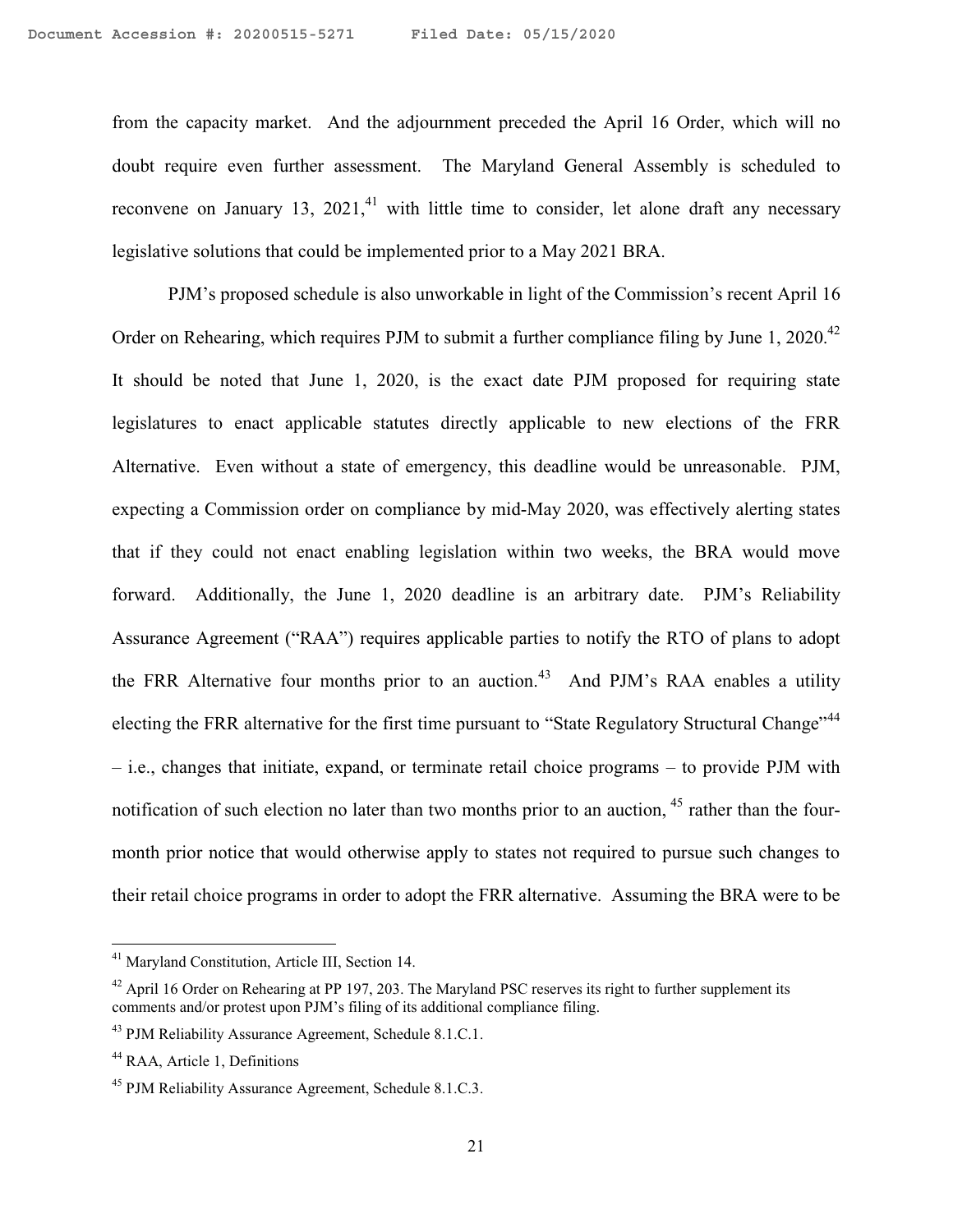held at the end of 2020, the June 1, 2020 date would be inconsistent with schedules allowed in PJM's RAA.

Given that a Commission order on a second compliance filing is not expected until July 2020,<sup>46</sup> it would be impossible for state legislatures to weigh the Commission's decision on the compliance order against the need for an alternative path, even if they still were in session. For those reasons, the Maryland PSC stands by its recommended "no earlier than May 2021" schedule for PJM's next BRA for the 2022/2023 Delivery Year.

## **III. CONCLUSION**

 $\overline{\phantom{a}}$ 

For the foregoing reasons, the Maryland Public Service Commission respectfully requests that the Commission accept the Compliance Filing of PJM, subject to the proposed revisions discussed in the body of these Comments and Limited Protest. In particular, the Maryland PSC requests that the Commission (1) accept PJM's proposal to exempt from the definition of State Subsidy any state-directed default service procurement that is competitively procured and does not require a specific fuel type; (2) accept PJM's language that expands the MOPR exemption regarding certain Intermittent Resources due to prior investment decisions, but requests that this exemption apply to Renewable Resources which, prior to December 19, 2019, have filed for and obtained authorization from a state public utility commission to receive a prescribed, long-term schedule of payments for the environmental attributes of a renewable energy project, pursuant to state legislation; (3) accept PJM's proposed language exempting voluntary RECs from application of the MOPR; (4) accept PJM's proposed language that provides additional

 $46$  This assumed date reflects the June 1, 2020 deadline for PJM's second compliance filing, time for parities to file comments on that compliance filing, and time for the Commission to consider and address the compliance filing and comments in a compliance order.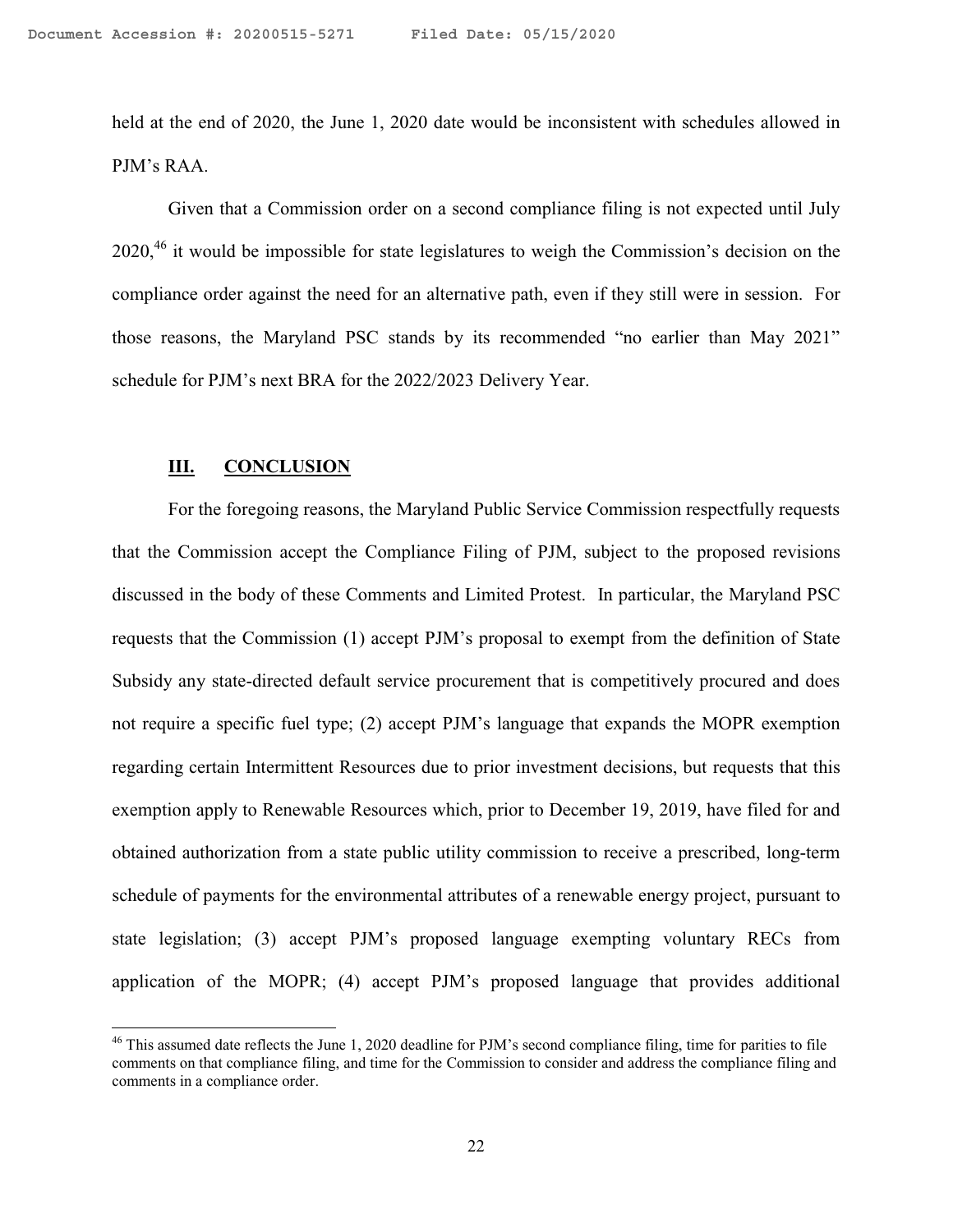flexibility regarding the resource-specific exception, especially with regard to allowing Capacity Market Sellers to submit a resource-specific justification of an asset life longer than 20 years, but require PJM to provide similar flexibility regarding other standardized financial parameters; (5) accept PJM's Tariff revisions that exclude the Regional Greenhouse Gas Initiative from the definition of a State Subsidy; and (6) reject PJM's auction implementation schedule, and direct PJM to delay conducting any future capacity auction to no earlier than May 2021.

Respectfully submitted,

H. Robert Erwin, Jr. General Counsel

Miles H. Mitchell Deputy General Counsel

/s/ *Ransom E. Davis*

Ransom E. Ted Davis Associate General Counsel Public Service Commission of Maryland 6 St. Paul Street – 16th Floor Baltimore, MD 21202 Tel: (410) 767-8076 Ransom.Davis@Maryland.gov

**Dated**: May 15, 2020.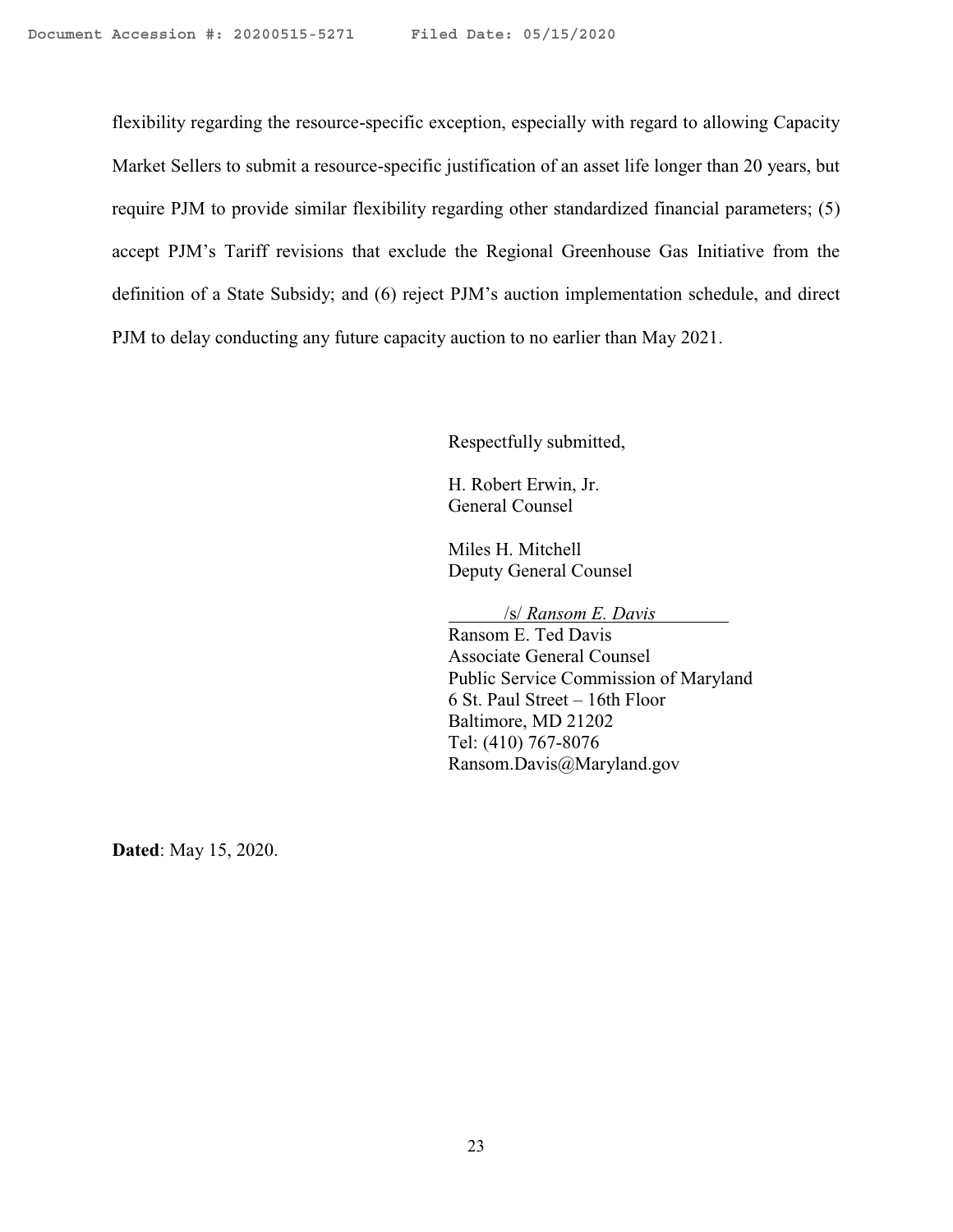# **CERTIFICATE OF SERVICE**

I HEREBY CERTIFY that I am on this date serving a copy of the foregoing document upon each person designated on the official service list compiled by the Federal Energy Regulatory Commission in accordance with the requirements of Rule 2010 of the Commission's Rules of Practice and Procedure.

Dated at Baltimore, Maryland this 15<sup>th</sup> day of May, 2020.

/s/ *Ransom E. Davis* Ransom E. Ted Davis